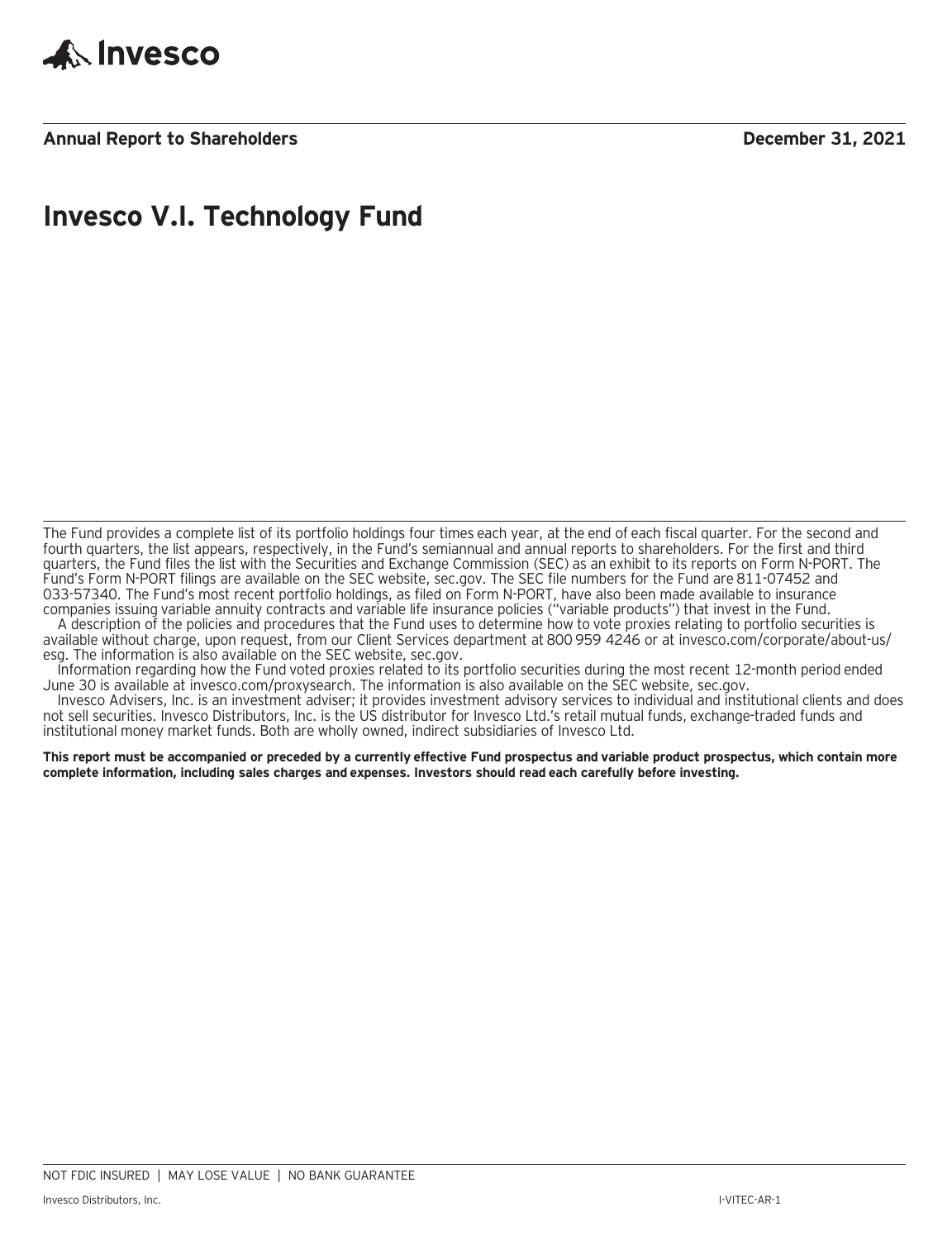### **Management's Discussion of Fund Performance**

### **Performance summary**

For the year ended December 31, 2021, Series I shares of Invesco V.I. Technology Fund (the Fund) underperformed the NASDAQ Composite Total Return Index, the Fund's broad market/style-specific benchmark.

Your Fund's long-term performance appears later in this report.

#### **Fund vs. Indexes**

*Total returns, 12/31/20 to 12/31/21, excluding variable product issuer charges. If variable product issuer charges were included, returns would be lower.*

| Series   Shares                                                                                                                                                                                                                | 14.41% |
|--------------------------------------------------------------------------------------------------------------------------------------------------------------------------------------------------------------------------------|--------|
| Series II Shares                                                                                                                                                                                                               | 14.08  |
| NASDAQ Composite Total Return Index <sup>▼</sup> (Broad Market/Style-Specific Index)                                                                                                                                           | 22.18  |
| Lipper VUF Science & Technology Funds Classification Average (Peer Group)                                                                                                                                                      | 18.97  |
| $C_{\text{c}}$ $\left( \text{d} \right)$ $\left( \text{d} \right)$ $\left( \text{d} \right)$ $\left( \text{d} \right)$ $\left( \text{d} \right)$ $\left( \text{d} \right)$ $\left( \text{d} \right)$ $\left( \text{d} \right)$ |        |

Source(s): "Bloomberg LP; "Lipper Inc.

### **Market conditions and your Fund**

US political unrest and rising coronavirus (COVID-19) infection rates marked the start of the first quarter of 2021. Additionally, retail investors bid up select stocks like GameStop and AMC Theaters, ultimately causing a sharp selloff in late January. Corporate earnings generally beat expectations, but market volatility rose during the quarter as investors worried about rising bond yields and inflation. Despite the US Federal Reserve's (the Fed's) commitment to an accommodative policy, the 10-year US Treasury yield rose from 0.92% at the end of 2020 to  $1.75\%$ <sup>1</sup> at the end of March 2021. Approval of a third COVID-19 vaccine boosted investors' optimism for faster economic recovery. Although March saw increased volatility with consecutive down days in the US stock market, stocks continued to hit all-time highs through April 2021.

The US stock market once again hit new highs in the second quarter of 2021, despite higher volatility stemming from inflation concerns and the potential for rising interest rates. Investors remained optimistic about the strength of the economic recovery after the US gross domestic product (GDP) grew at a 6.4% annualized rate for the first quarter of 2021.<sup>2</sup> Corporate earnings also remained strong as the majority of S&P 500 companies beat Wall Street earnings forecasts. US equity markets continued to move higher in July despite inflation concerns and increasing COVID-19 infection rates due to the rapidly spreading Delta variant. Despite the Consumer Price Index (CPI) increasing in June through September, $3$  the Fed declined to raise interest rates at its September Federal Open Market Committee (FOMC) meeting. The US stock market saw continued volatility in August and a selloff through most of September due to increasing concerns of inflation due to a spike in oil prices and supply chain shortages causing rising costs.

Equity markets were volatile in the fourth quarter of 2021 amid record inflation and the emergence of a new COVID-19 variant Omicron. Pandemic related supply chain disruption and labor shortages intensified during the

quarter, resulting in broadly higher input costs for companies and consumers alike. Additionally, the price of oil (West Texas Intermediate) rose to nearly \$85 per barrel in October, $<sup>1</sup>$  causing higher gas prices for consum-</sup> ers and pushing energy stocks higher. The CPI report for November increased 0.8%, resulting in a 6.8% increase over the last 12 months, the highest since 1982.<sup>3</sup> To combat inflation, the Fed announced a faster pace of "tapering" at its December meeting, pledging to end its asset purchase program by March 2022. The Fed also announced the potential for three interest rate increases in 2022. With solid corporate earnings and optimism about the COVID-19 Omicron strain reporting milder symptoms, stocks rallied at year-end and the S&P 500 Index returned 28.71% $4$  for the calendar year.

In 2021, the market was more risk-averse, favoring staple-like, value-oriented and very liquid large caps. Energy stocks, financials (especially equity real estate investment trusts/REITs) and select mega cap information technology (IT) stocks led the market. Utilities, consumer staples and communication services were laggards. In this landscape, the Fund produced a double-digit return, however, underperformed its broad market/stylespecific benchmark during the fiscal year.

Stock selection in IT and consumer discretionary sectors were key detractors from relative returns. Within the IT sector, stock selection in software and a combination of stock selection and an overweight exposure in IT services were detractors, though this was offset by positive relative returns from stock selection and an overweight exposure in semiconductors. In addition to semiconductors, stock selection in the health care sector was also beneficial to relative returns, with life sciences tools & services being the key driver of stock selection with the sector. An underweight exposure in biotechnology also contributed positively to returns relative to the style-specific benchmark.

Top individual contributors to the Fund's absolute performance during the fiscal year included **Microsoft**, **Alphabet** and **Applied Materials**.

Strong earnings results reflecting broadbased growth in digital advertising spending contributed to Alphabet's strong performance during the fiscal year. Work-from-home and virtual school created a need for many Alphabet products including their cloud platform and streaming services. Their core product, the Google Search engine, has been enhanced through artificial intelligence to increase accuracy and allow for searching with images as well as words through Google Lens. They also sought to improve lives through eco-friendly routing and an emergency wildfire layer for drivers in the US using Google Maps.

Microsoft is the second largest provider of cloud infrastructure and services and continued to benefit from digital transformation tailwinds despite tough comparisons from the beginning of the pandemic. Alphabet and Microsoft also benefited from the defensive flight to larger, more liquid stocks as investors reduced cyclical exposure given higher inflation and the rise of particularly contagious COVID-19 variants of concern.

Applied Materials makes capital equipment used to manufacture semiconductor chips, liquid crystal displays and light-emitting diodes (LED's). Long-term digital transformation has driven strong demand for semiconductor chips as content is growing in virtually every product from vehicles to toys. However, curtailments in spending in recent years, combined with supply disruptions from the pandemic, led to lean inventories and chip shortages. Governments globally are looking to expand onshore semiconductor manufacturing capacity to protect economic prosperity, innovation and national security. We believe Applied Materials would be a prime beneficiary of this increase in demand and capital spending.

Top individual detractors from the Fund's absolute performance included **RingCentral**, **Penn National Gaming** and **Reata Pharmaceuticals**.

RingCentral is a rapidly growing leader which targets its cloud-based and integrated communications platforms at existing corporate phone systems. A fairly recent investment and partnership with Avaya (not a Fund holding) provides what we believe is a massive opportunity to drive rapid growth with Avaya's existing user base. RingCentral suffered from the market's rotation away from high growth stocks in favor of more defensive and value-oriented stocks. There had also been concerns that Microsoft (also a Fund holding) could take market share in this segment. We believe these fears were overblown.

Our primary reason for holding Penn National Gaming came after a 2018 U.S. Supreme Court ruling, where sports betting and online gambling became subject to the approval of any US state which chooses to legalize them. Regional casinos already have licenses and relationships to operate in many states, thus would be likely candidates for online and sports betting licenses. We also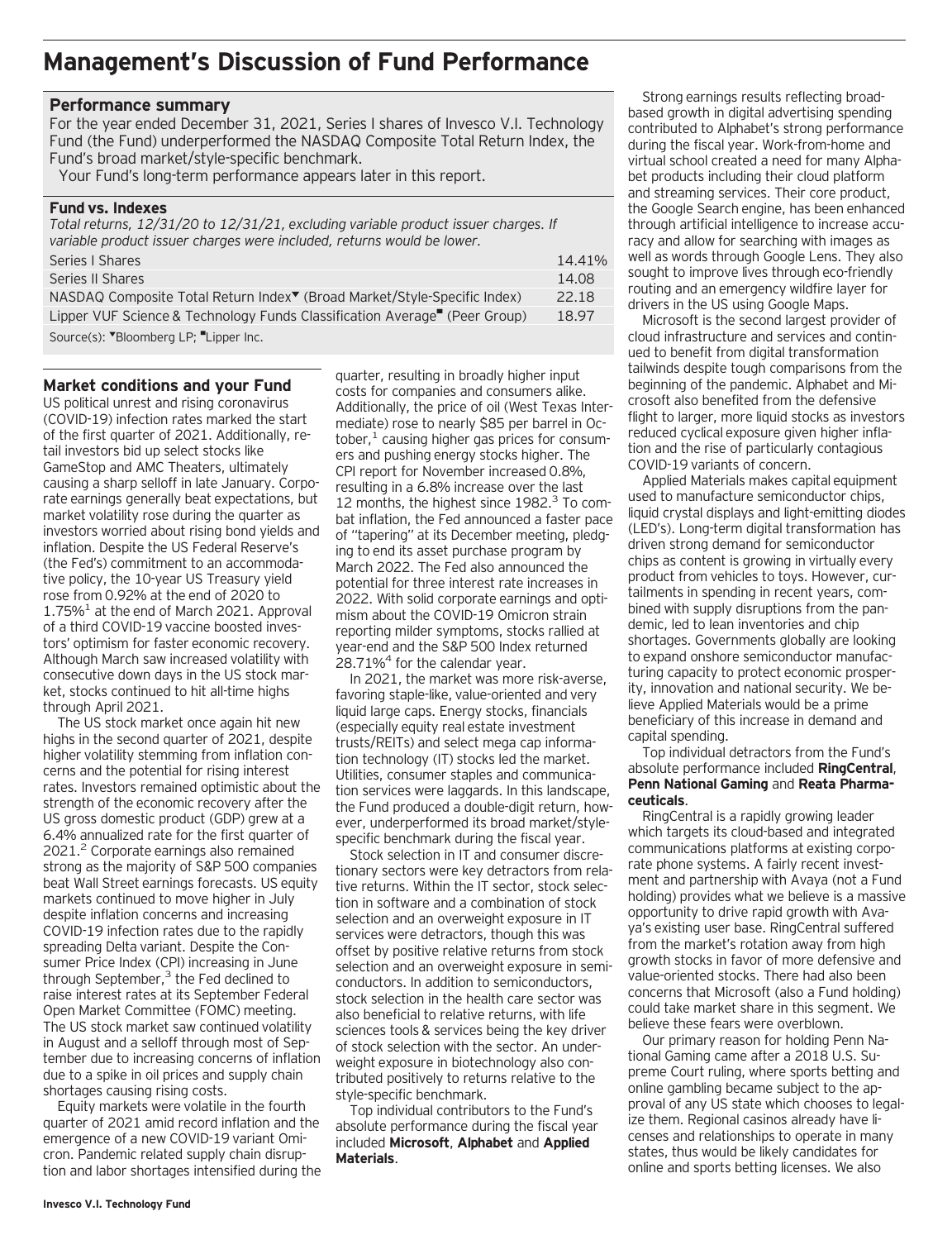believe regional casinos would benefit from an economic reopening in 2021 while travel restrictions kept consumers close to home. Penn detracted primarily because economics from the legalization of individual state gambling contracts were at times lower than expected. The position in Penn National Gaming was sold as we sought to replace select cyclically-oriented stocks with longer term secular growth exposure given the prospect of slowing economic growth ahead.

Reata Pharmaceuticals was positioned for success but experienced a regulatory set back. Reata has two lead drugs, each targets rare but fatal diseases that have no alternative treatments. The drugs had completed pivotal points in clinical trials but were pending U.S. Food and Drug Administration (FDA) filings. Uncertainty entered when the Cardiovascular and Renal Drug Advisory Committee questioned whether the evidence presented in one of the trials demonstrated effectiveness of slowing progression of the disease and whether the benefits outweighed the risks. Ultimately, the committee decided more evidence would be needed, which caused the stock to sell off significantly.

At the close of the fiscal year, we continued to emphasize innovation, transformative technology and opportunities, which we expect to take market share from mature companies, including the game-changing technologies of mobile, security, cloud and medical technology. We remain optimistic about technology spending and companies' need to invest in more robust security solutions and for future growth. In our opinion, the increased pace of health care innovation will continue to drive attractive long-term growth rates due to successful mapping of the human genome and recent productivity improvements, both of which have fostered faster and more effective targeting of promising therapeutics. We attempt to harness multi-year secular trends, which may benefit long-term investors regardless of near-term economic strength.

On the margin, we began reducing cyclical exposure and rotating towards what we believe will be a slowing growth environment, one which favors companies able to generate attractive growth rates. We expect higher inflation in the first half of 2022, though it may recede toward the second half as labor issues are resolved, inventories are rebuilt and supply chain disruptions fade. Importantly, the average consumer remains in a very strong position today with high savings and still pent-up demand for travel and experiences. As ever, we believe that change is the fuel for growth and portfolios, thus we seek "sharetakers", companies that can gain market share through technology-enabled advantages in their business models and with offerings that benefit from the continued disruptive shifts in enterprise and consumer behavior.

Thank you for your commitment to the Invesco V.I. Technology Fund and for sharing our long-term investment horizon.

1 Source: Bloomberg LP

2 Source: US Bureau of Economic Analysis

- 3 Source: US Bureau of Labor Statistics
- 4 Source: Lipper Inc.

### **Portfolio manager(s)**:

Janey Luby Erik Voss - Lead

*The views and opinions expressed in management's discussion of Fund performance are those of Invesco Advisers, Inc. and its affiliates. These views and opinions are subject to change at any time based on factors such as market and economic conditions. These views and opinions may not be relied upon as investment advice or recommendations, or as an offer for a particular security. The information is not a complete analysis of every aspect of any market, country, industry, security or the Fund. Statements of fact are from sources considered reliable, but Invesco Advisers, Inc. makes no representation or warranty as to their completeness or accuracy. Although historical performance is no guarantee of future results, these insights may help you understand our investment management philosophy.*

See important Fund and, if applicable, index disclosures later in this report.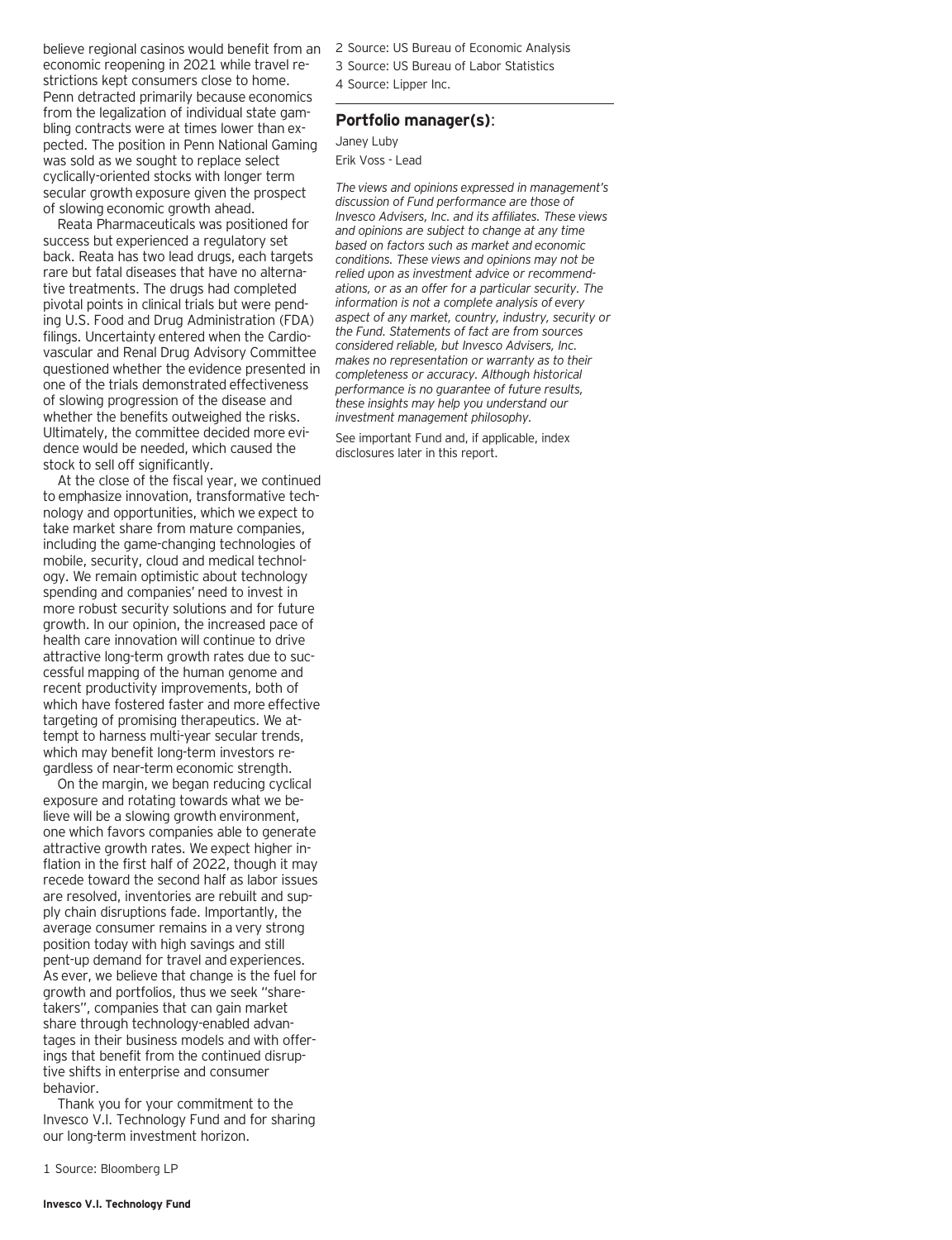### **Your Fund's Long-Term Performance**

#### **Results of a \$10,000 Investment — Oldest Share Class(es)**

Fund and index data from 12/31/11



\$67,034 NASDAQ Composite Total Return Index<sup>1</sup> \$61,772 Lipper VUF Science & Technology Funds Classification Average2

\$50,093 Invesco V.I. Technology Fund Series I Shares

1 Source: Bloomberg LP

2 Source: Lipper Inc.

Past performance cannot guarantee future results.

| <b>Average Annual Total Returns</b><br>As of 12/31/21 |        |
|-------------------------------------------------------|--------|
| <b>Series I Shares</b>                                |        |
| Inception (5/20/97)                                   | 8.63%  |
| 10 Years                                              | 17.48  |
| 5 Years                                               | 25.03  |
| 1 Year                                                | 14.41  |
| <b>Series II Shares</b>                               |        |
| Inception $(4/30/04)$                                 | 11.22% |
| 10 Years                                              | 17.19  |
| 5 Years                                               | 24.71  |
| 1 Year                                                | 14.08  |

**The performance of the Fund's Series I and Series II share classes will differ primarily due to different class expenses.**

**The performance data quoted represent past performance and cannot guarantee future results; current performance may be lower or higher. Please contact your variable product issuer or financial adviser for the most recent month-end variable product performance. Performance figures reflect Fund expenses, reinvested distributions and changes in net asset value. Performance figures do not reflect deduction of taxes a shareholder would pay on Fund distributions or sale of Fund shares. Investment return and principal value will fluctuate so that you may have a gain or loss when you sell shares.**

**Invesco V.I. Technology Fund, a series portfolio of AIM Variable Insurance Funds (Invesco Variable Insurance Funds), is currently offered through insurance companies issuing variable products. You cannot purchase shares of the Fund directly. Perfor-**

**mance figures given represent the Fund and are not intended to reflect actual variable product values. They do not reflect sales charges, expenses and fees assessed in connection with a variable product. Sales charges, expenses and fees, which are determined by the variable product issuers, will vary and will lower the total return.**

**The most recent month-end performance at the Fund level, excluding variable product charges, is available at 800 451 4246. As mentioned above, for the most recent month-end performance including variable product charges, please contact your variable product issuer or financial adviser.**

**Fund performance reflects any applicable fee waivers and/or expense reimbursements. Had the adviser not waived fees and/or reimbursed expenses currently or in the past, returns would have been lower. See current prospectus for more information.**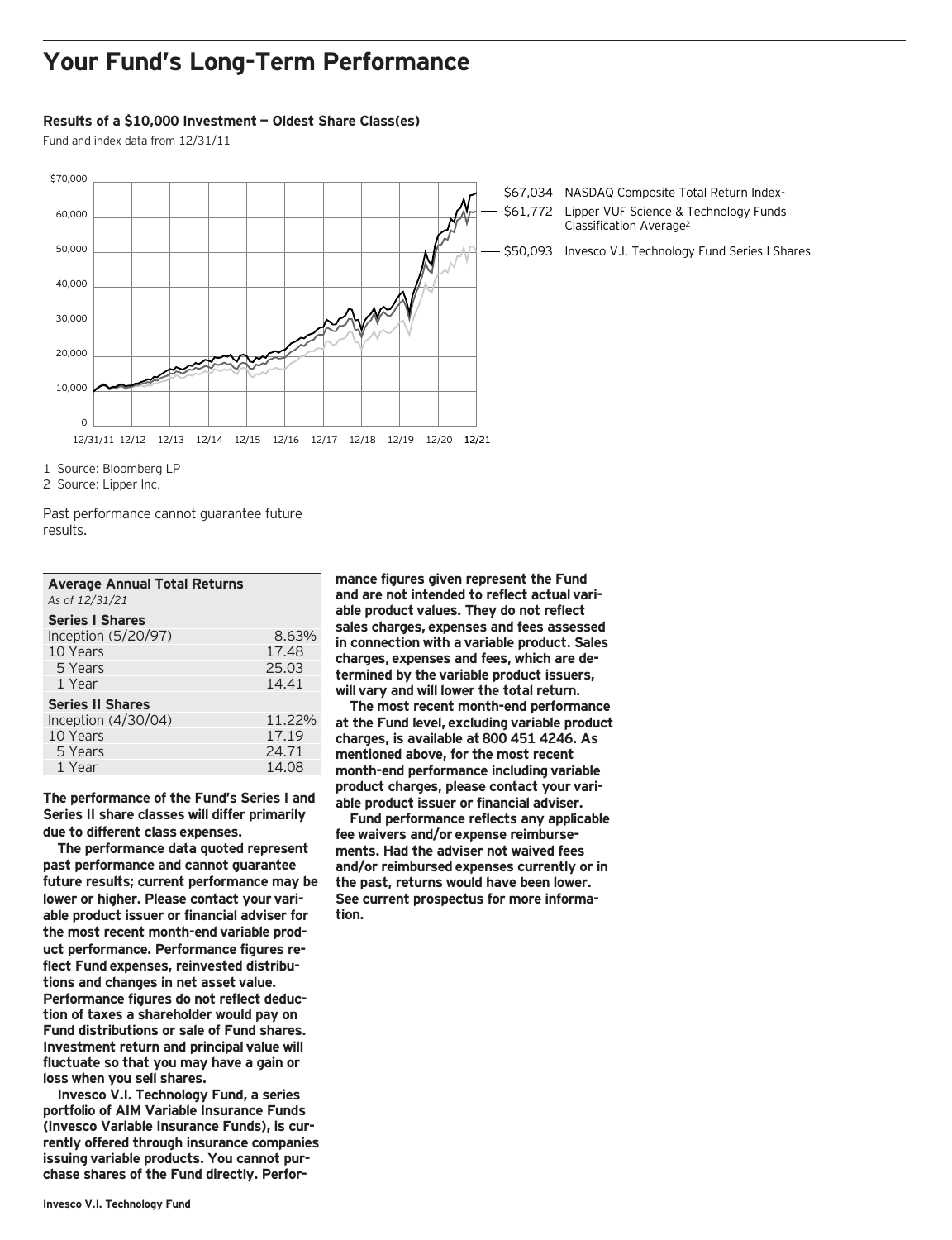### **Supplemental Information**

### **Invesco V.I. Technology Fund's investment objective is long-term growth of capital.**

- Unless otherwise stated, information presented in this report is as of December 31, 2021, and is based on total net assets.
- Unless otherwise noted, all data is provided by Invesco.
- To access your Fund's reports/prospectus, visit invesco.com/fundreports.

### **About indexes used in this report**

- The **NASDAQ Composite Total Return Index** is a broad-based, market index of the common stocks and similar securities listed on the Nasdaq stock market.
- The **Lipper VUF Science & Technology Funds Classification Average** represents an average of all variable insurance underlying funds in the Lipper Science & Technology Funds classification.
- $\blacksquare$  The Fund is not managed to track the performance of any particular index, including the index(es) described here, and consequently, the performance of the Fund may deviate significantly from the performance of the index(es).
- A direct investment cannot be made in an index. Unless otherwise indicated, index results include reinvested dividends, and they do not reflect sales charges. Performance of the peer group, if applicable, reflects fund expenses; performance of a market index does not.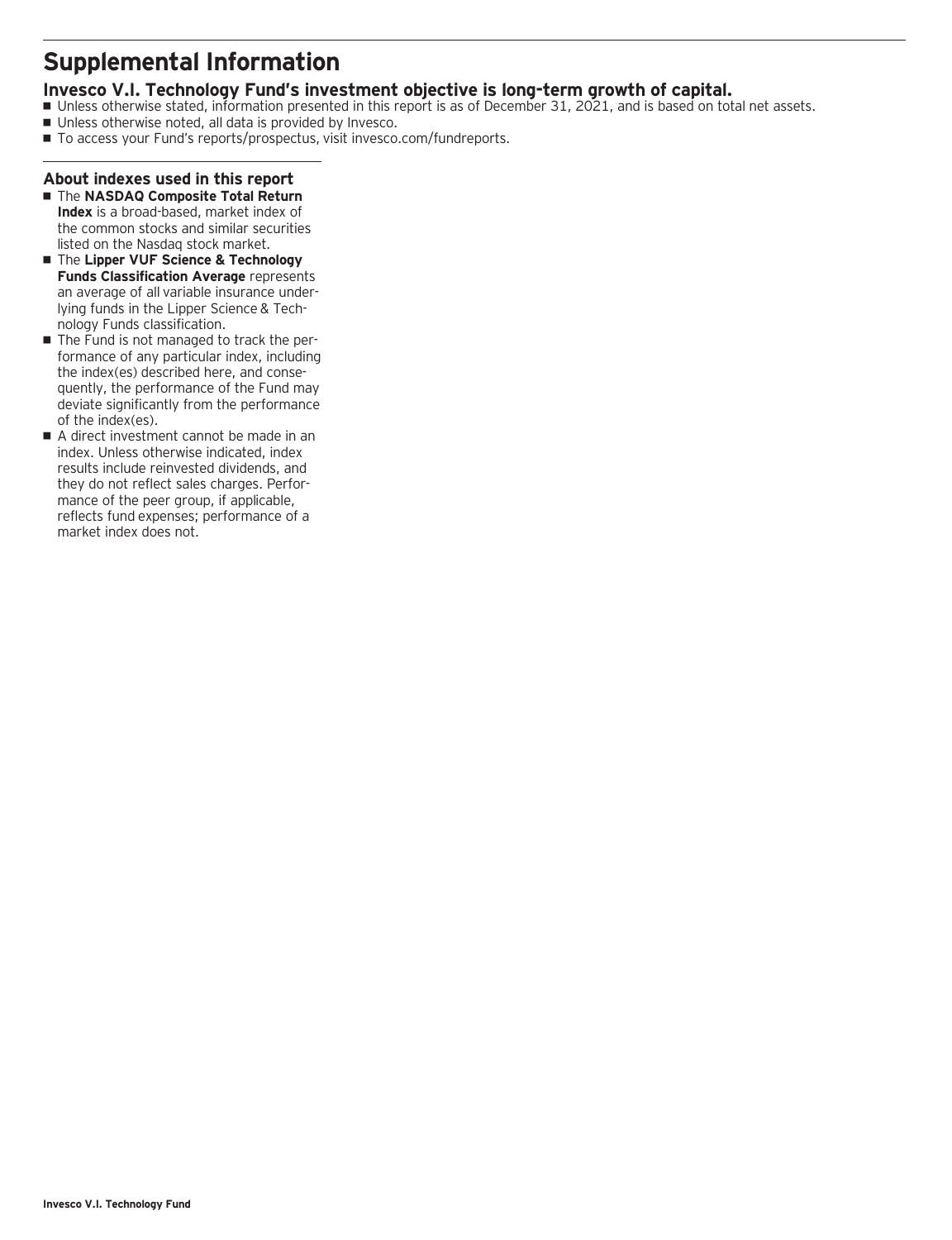# **Fund Information**

### **Portfolio Composition**

| By sector                                             | % of total net assets |
|-------------------------------------------------------|-----------------------|
| Information Technology                                | 75.44%                |
| <b>Communication Services</b>                         | 14.13                 |
| <b>Health Care</b>                                    | 5.51                  |
| <b>Consumer Discretionary</b>                         | 4.10                  |
| Money Market Funds Plus Other Assets Less Liabilities | 0.82                  |

### **Top 10 Equity Holdings\***

|     |                               | % of total net assets |
|-----|-------------------------------|-----------------------|
| 1.  | Microsoft Corp.               | 10.12%                |
| 2.  | Alphabet, Inc., Class A       | 8.38                  |
| 3.  | Apple, Inc.                   | 7.68                  |
| 4.  | NVIDIA Corp.                  | 7.61                  |
| 5.  | Applied Materials, Inc.       | 3.93                  |
| 6.  | QUALCOMM, Inc.                | 3.31                  |
| 7.  | Amazon.com, Inc.              | 3.29                  |
| 8.  | ServiceNow, Inc.              | 3.15                  |
| 9.  | Meta Platforms, Inc., Class A | 2.49                  |
| 10. | salesforce.com, inc.          | 2.47                  |

The Fund's holdings are subject to change, and there is no assurance that the Fund will continue to hold any particular security.

\* Excluding money market fund holdings, if any.

Data presented here are as of December 31, 2021.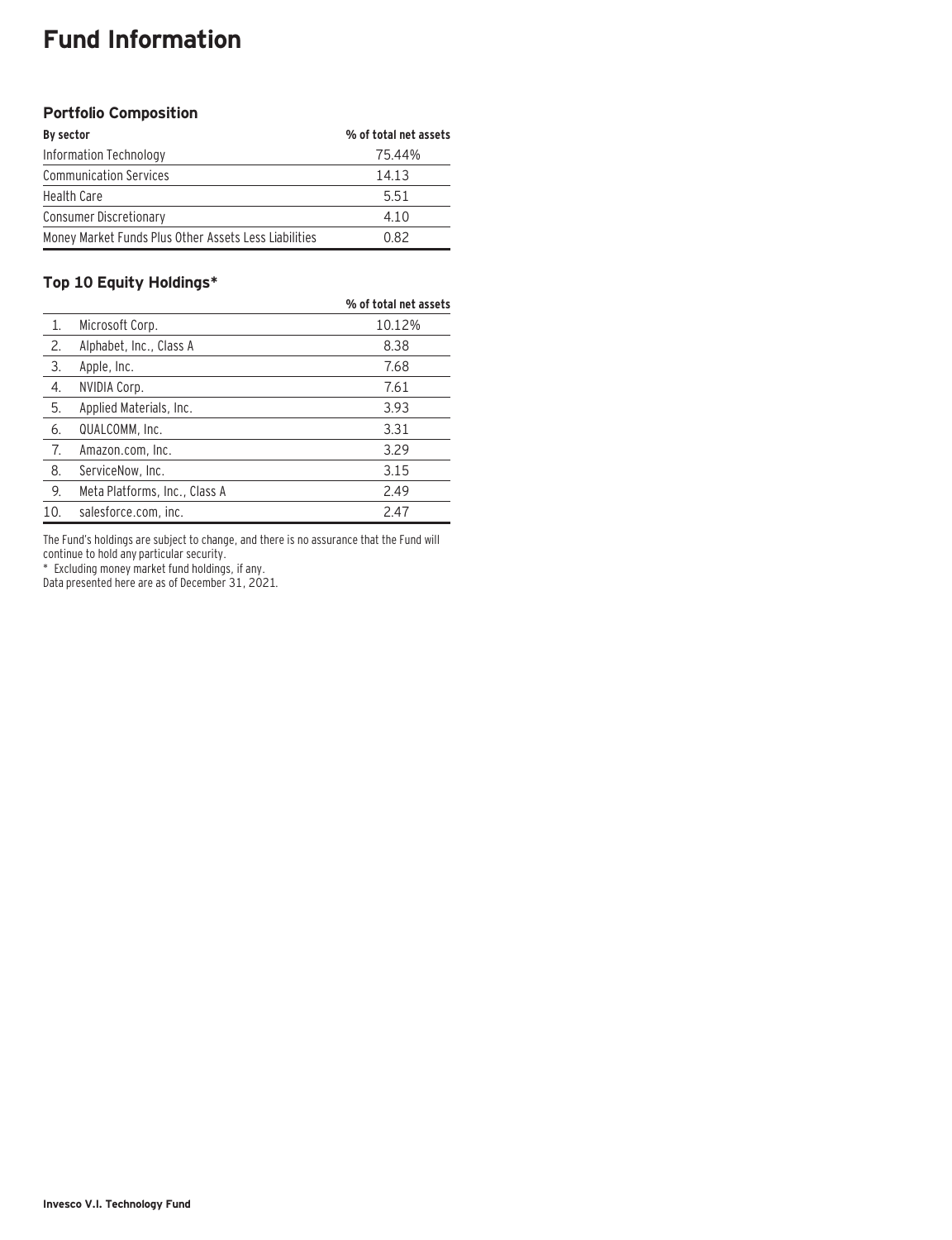# **Schedule of Investments(a)**

December 31, 2021

|                                                                      | <b>Shares</b>   | Value           |
|----------------------------------------------------------------------|-----------------|-----------------|
| Common Stocks & Other Equity Interests-99.18%                        |                 |                 |
| Application Software-13.86%                                          |                 |                 |
| Adobe, Inc. <sup>(b)</sup>                                           | 5,754           | \$<br>3,262,863 |
| Couchbase, Inc. (b)(c)                                               | 32,136          | 802,114         |
| Datadog, Inc., Class A(b)                                            | 14,705          | 2,619,107       |
| DocuSign, Inc. <sup>(b)</sup>                                        | 2,176           | 331,427         |
| Expensify, Inc., Class A(b)(c)                                       | 29,869          | 1,314,236       |
| HubSpot, Inc. <sup>(b)</sup>                                         | 5,958           | 3,927,216       |
| Matterport, Inc. (b)(c)                                              | 32,237          | 665,372         |
| RingCentral, Inc., Class A(b)                                        | 18,744          | 3,511,688       |
| salesforce.com, inc. <sup>(b)</sup><br>Synopsys, Inc. <sup>(b)</sup> | 19,293          | 4,902,930       |
| Workday, Inc., Class A(b)                                            | 12,610<br>5,487 | 4,646,785       |
|                                                                      |                 | 1,498,939       |
|                                                                      |                 | 27,482,677      |
| Data Processing & Outsourced Services-4.05%                          |                 |                 |
| Adyen N.V. (Netherlands)(b)(d)                                       | 698             | 1,826,124       |
| Block, Inc., Class A(b)(c)                                           | 8,553           | 1,381,395       |
| PayPal Holdings, Inc. (b)                                            | 25,567          | 4,821,425       |
|                                                                      |                 | 8,028,944       |
| Health Care Equipment-2.17%                                          |                 |                 |
| Intuitive Surgical, Inc. <sup>(b)</sup>                              | 8,822           | 3,169,744       |
| Shockwave Medical, Inc. <sup>(b)</sup>                               | 6,414           | 1,143,809       |
|                                                                      |                 | 4,313,553       |
|                                                                      |                 |                 |
| Hotels, Resorts & Cruise Lines-0.81%                                 |                 |                 |
| Booking Holdings, Inc. <sup>(b)</sup>                                | 669             | 1,605,085       |
| Interactive Home Entertainment-1.45%                                 |                 |                 |
| Electronic Arts, Inc.                                                | 14,132          | 1,864,011       |
| Sea Ltd., ADR (Taiwan) <sup>(b)</sup>                                | 4,499           | 1,006,471       |
|                                                                      |                 | 2,870,482       |
|                                                                      |                 |                 |
| Interactive Media & Services-12.68%                                  |                 |                 |
| Alphabet, Inc., Class A <sup>(b)</sup>                               | 5,736           | 16,617,421      |
| Meta Platforms, Inc., Class A(b)                                     | 14,691          | 4,941,318       |
| ZoomInfo Technologies, Inc., Class A(b)                              | 55,835          | 3,584,607       |
|                                                                      |                 | 25,143,346      |
| Internet & Direct Marketing Retail-3.29%                             |                 |                 |
| Amazon.com, Inc. <sup>(b)</sup>                                      | 1,958           | 6,528,638       |
|                                                                      |                 |                 |
| Internet Services & Infrastructure-6.19%                             |                 |                 |
| Cloudflare, Inc., Class A <sup>(b)</sup>                             | 18,507          | 2,433,671       |
| MongoDB, Inc. <sup>(b)</sup>                                         | 7,269           | 3,847,845       |
| Shopify, Inc., Class A (Canada) <sup>(b)</sup>                       | 1,773           | 2,442,112       |
| Snowflake, Inc., Class A(b)                                          | 10,487          | 3,552,471       |
|                                                                      |                 | 12,276,099      |
| Life Sciences Tools & Services-3.24%                                 |                 |                 |
| Avantor, Inc. <sup>(b)</sup>                                         | 94,689          | 3,990,195       |
| IQVIA Holdings, Inc. <sup>(b)</sup>                                  | 8,629           | 2,434,586       |
|                                                                      |                 | 6,424,781       |
|                                                                      |                 |                 |
| <b>Pharmaceuticals-0.10%</b>                                         |                 |                 |
| Reata Pharmaceuticals, Inc., Class A <sup>(b)</sup>                  | 7,367           | 194,268         |

|                                                                                        | <b>Shares</b> | Value           |
|----------------------------------------------------------------------------------------|---------------|-----------------|
| Semiconductor Equipment-7.20%                                                          |               |                 |
| Applied Materials, Inc.                                                                | 49,451        | \$<br>7,781,609 |
| ASML Holding N.V., New York Shares                                                     |               |                 |
| (Netherlands)                                                                          | 5,220         | 4,155,851       |
| KLA Corp.                                                                              | 5,443         | 2,341,089       |
|                                                                                        |               | 14,278,549      |
| Semiconductors-17.31%                                                                  |               |                 |
| Advanced Micro Devices, Inc. (b)                                                       | 27,851        | 4,007,759       |
| Lattice Semiconductor Corp. <sup>(b)</sup>                                             | 44,541        | 3,432,330       |
| Monolithic Power Systems, Inc.                                                         | 4,261         | 2,102,079       |
| NVIDIA Corp.                                                                           | 51,326        | 15,095,490      |
| ON Semiconductor Corp. <sup>(b)</sup>                                                  | 46,347        | 3,147,888       |
| QUALCOMM, Inc.                                                                         | 35,866        | 6,558,815       |
|                                                                                        |               | 34,344,361      |
| Systems Software-19.15%                                                                |               |                 |
| Darktrace PLC (United Kingdom) <sup>(b)</sup>                                          | 107,166       | 607,035         |
| Gitlab, Inc., Class A(b)(c)                                                            | 3,779         | 328,773         |
| KnowBe4, Inc., Class A <sup>(b)</sup>                                                  | 98,660        |                 |
| Microsoft Corp.                                                                        | 59,655        | 2,263,261       |
| Palo Alto Networks, Inc. (b)                                                           |               | 20,063,170      |
| ServiceNow, Inc. <sup>(b)</sup>                                                        | 8,757         | 4,875,547       |
| Zscaler, Inc. <sup>(b)</sup>                                                           | 9,620         | 6,244,438       |
|                                                                                        | 11,178        | 3,591,827       |
|                                                                                        |               | 37,974,051      |
| Technology Hardware, Storage & Peripherals-7.68%                                       |               |                 |
| Apple, Inc.                                                                            | 85,771        | 15,230,356      |
| Total Common Stocks & Other Equity Interests<br>(Cost \$107,646,341)                   |               | 196,695,190     |
|                                                                                        |               |                 |
| Money Market Funds-0.99%                                                               |               |                 |
| Invesco Government & Agency Portfolio,<br>Institutional Class, 0.03% <sup>(e)(f)</sup> | 687,446       | 687,446         |
| Invesco Liquid Assets Portfolio, Institutional                                         |               |                 |
| Class, 0.02% <sup>(e)(f)</sup>                                                         | 490,904       | 491,002         |
| Invesco Treasury Portfolio, Institutional Class,                                       |               |                 |
| $0.01\%$ <sup>(e)(f)</sup>                                                             | 785,653       | 785,653         |
| Total Money Market Funds (Cost \$1,964,101)                                            |               | 1,964,101       |
| TOTAL INVESTMENTS IN SECURITIES                                                        |               |                 |

(excluding investments purchased with cash collateral from securities on loan)-100.17% (Cost \$109,610,442) 198,659,291

#### **Investments Purchased with Cash Collateral from Securities on Loan**

#### **Money Market Funds–2.30%**

Invesco Private Government Fund,

| 1117C3CO   1170CC OO7CHINGHE   UNU.<br>$0.02\%$ <sup>(e)(f)(g)</sup>                           | 1,370,979 | 1,370,979     |
|------------------------------------------------------------------------------------------------|-----------|---------------|
| Invesco Private Prime Fund, 0.11% <sup>(e)(f)(g)</sup>                                         | 3.198.311 | 3,198,950     |
| Total Investments Purchased with Cash Collateral<br>from Securities on Loan (Cost \$4,569,929) |           | 4,569,929     |
| TOTAL INVESTMENTS IN SECURITIES-102.47%<br>(Cost \$114,180,371)                                |           | 203,229,220   |
| OTHER ASSETS LESS LIABILITIES-(2.47)%                                                          |           | (4,897,665)   |
| NET ASSETS-100.00%                                                                             |           | \$198,331,555 |
|                                                                                                |           |               |

See accompanying Notes to Financial Statements which are an integral part of the financial statements.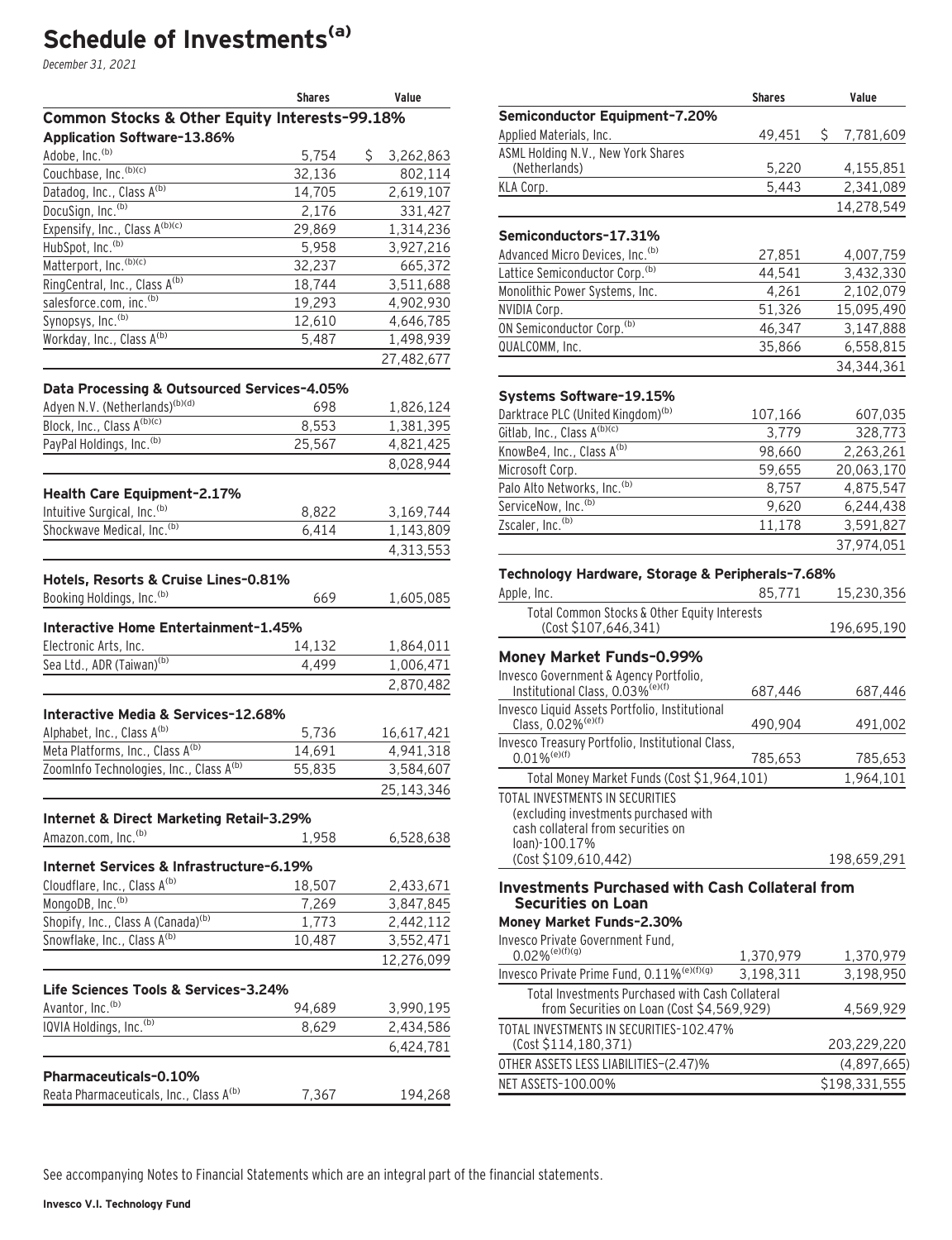Investment Abbreviations:

ADR – American Depositary Receipt

Notes to Schedule of Investments:

- (a) Industry and/or sector classifications used in this report are generally according to the Global Industry Classification Standard, which was developed by and is the exclusive property and a service mark of MSCI Inc. and Standard & Poor's.
- (b) Non-income producing security.
- (c) All or a portion of this security was out on loan at December 31, 2021.
- Security purchased or received in a transaction exempt from registration under the Securities Act of 1933, as amended (the "1933 Act"). The security may be resold pursuant to an exemption from registration under the 1933 Act, typically to qualified institutional buyers. The value of this security at December 31, 2021 represented less than 1% of the Fund's Net Assets.
- (e) Affiliated issuer. The issuer and/or the Fund is a wholly-owned subsidiary of Invesco Ltd., or is affiliated by having an investment adviser that is under common control of Invesco Ltd. The table below shows the Fund's transactions in, and earnings from, its investments in affiliates for the fiscal year ended December 31, 2021.

|                                                                               | Value<br>December 31, 2020 | <b>Purchases</b><br>at Cost | <b>Proceeds</b><br>from Sales | Change in<br><b>Unrealized</b><br>Appreciation | <b>Realized</b><br>Gain<br>(Loss) | Value<br>December 31, 2021 | <b>Dividend Income</b> |
|-------------------------------------------------------------------------------|----------------------------|-----------------------------|-------------------------------|------------------------------------------------|-----------------------------------|----------------------------|------------------------|
| <b>Investments in Affiliated Money Market</b><br><b>Funds:</b>                |                            |                             |                               |                                                |                                   |                            |                        |
| Invesco Government & Agency Portfolio,<br>Institutional Class                 | \$1.133.386                | \$25,710,378                | \$(26.156.318)                | s -                                            | $\overline{\phantom{a}}$          | \$687.446                  | 141                    |
| Invesco Liquid Assets Portfolio, Institutional<br>Class                       | 617.507                    | 18.364.556                  | (18.491.102)                  | 26                                             | 15                                | 491,002                    | 64                     |
| Invesco Treasury Portfolio, Institutional Class                               | 1.295.298                  | 29.383.289                  | (29.892.934)                  | ٠                                              |                                   | 785.653                    | 59                     |
| <b>Investments Purchased with Cash Collateral</b><br>from Securities on Loan: |                            |                             |                               |                                                |                                   |                            |                        |
| Invesco Private Government Fund                                               | 684.163                    | 34.943.704                  | (34.256.888)                  |                                                |                                   | 1.370.979                  | 194*                   |
| Invesco Private Prime Fund                                                    | 1.026.245                  | 73.176.363                  | (71.003.093)                  |                                                | (565)                             | 3.198.950                  | $2,442*$               |
| Total                                                                         | \$4.756.599                | \$181,578,290               | S(179.800.335)                | \$26                                           | \$ (550)                          | \$6.534.030                | \$2.900                |

\* Represents the income earned on the investment of cash collateral, which is included in securities lending income on the Statement of Operations. Does not include rebates and fees paid to lending agent or premiums received from borrowers, if any.

(f) The rate shown is the 7-day SEC standardized yield as of December 31, 2021.<br>(g) The security has been segregated to satisfy the commitment to return the cash

The security has been segregated to satisfy the commitment to return the cash collateral received in securities lending transactions upon the borrower's return of the securities loaned. See Note 1I.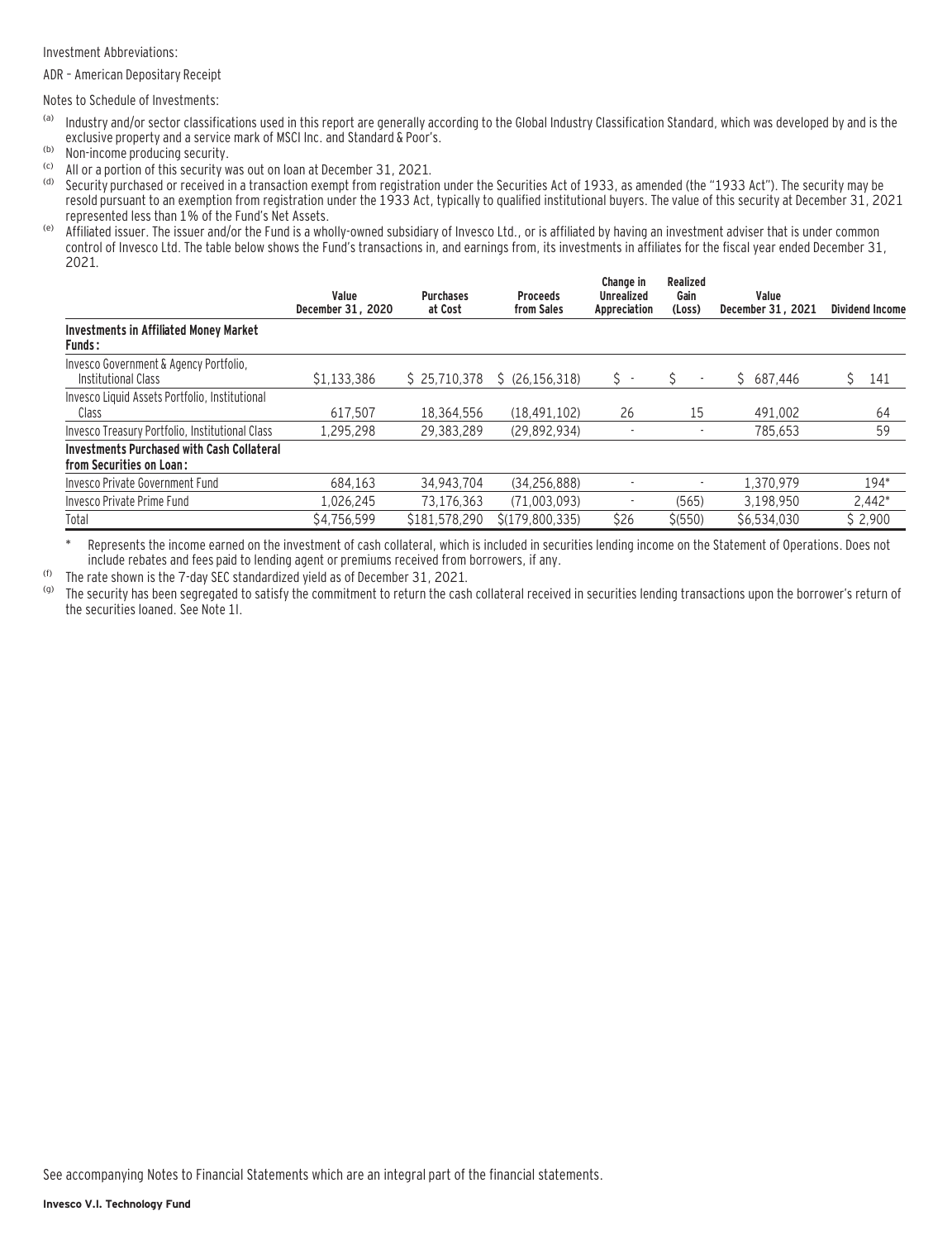### **Statement of Assets and Liabilities**

December 31, 2021

#### **Assets:**

| Investments in unaffiliated securities, at value       |               |
|--------------------------------------------------------|---------------|
| (Cost \$107,646,341)*                                  | \$196,695,190 |
| Investments in affiliated money market funds, at value |               |
| (Cost \$6,534,030)                                     | 6,534,030     |
| Foreign currencies, at value (Cost \$151)              | 144           |
| Receivable for:                                        |               |
| Fund shares sold                                       | 98,723        |
| <b>Dividends</b>                                       | 13,980        |
| Investment for trustee deferred compensation and       |               |
| retirement plans                                       | 51,257        |
| Other assets                                           | 787           |
| Total assets                                           | 203,394,111   |
|                                                        |               |

#### **Liabilities:**

| Payable for: |  |  |
|--------------|--|--|
|              |  |  |

| 113,043       |
|---------------|
| 193,750       |
| 4,569,929     |
| 91,647        |
| 35,524        |
| 58,663        |
| 5,062,556     |
| \$198,331,555 |
|               |
| \$57,889,354  |
| 140,442,201   |
| \$198,331,555 |
|               |

### **Net Assets:**

| Series I  | \$185.270.090 |
|-----------|---------------|
| Series II | 13.061.465    |

#### **Shares outstanding, no par value, with an unlimited number of shares authorized:**

| Series I                                | 4,865,830 |
|-----------------------------------------|-----------|
| Series II                               | 371,034   |
| Series I:<br>Net asset value per share  | 38.08     |
| Series II:<br>Net asset value per share | 35.20     |

\* At December 31, 2021, securities with an aggregate value of \$4,445,109 were on loan to brokers.

# **Statement of Operations**

For the year ended December 31, 2021

### **Investment income:**

| Dividends (net of foreign withholding taxes of \$12,462)                                         | Ś | 566,369     |
|--------------------------------------------------------------------------------------------------|---|-------------|
| Dividends from affiliated money market funds (includes<br>securities lending income of \$42,327) |   | 42,591      |
| Total investment income                                                                          |   | 608,960     |
| <b>Expenses:</b>                                                                                 |   |             |
| Advisory fees                                                                                    |   | 1,523,095   |
| Administrative services fees                                                                     |   | 334.466     |
| Distribution fees - Series II                                                                    |   | 33,463      |
| Transfer agent fees                                                                              |   | 19,571      |
| Trustees' and officers' fees and benefits                                                        |   | 24,286      |
| Reports to shareholders                                                                          |   | 33,181      |
| Professional services fees                                                                       |   | 51,223      |
| <b>Other</b>                                                                                     |   | (374)       |
| Total expenses                                                                                   |   | 2,018,911   |
| Less: Fees waived                                                                                |   | (510)       |
| Net expenses                                                                                     |   | 2,018,401   |
| Net investment income (loss)                                                                     |   | (1,409,441) |

#### **Realized and unrealized gain (loss) from:**

Net realized gain (loss) from:

| 1101 - 10311200 GUILL (1033) - 11 0111.<br>Unaffiliated investment securities (includes net gains |                |
|---------------------------------------------------------------------------------------------------|----------------|
| (losses) from securities sold to affiliates of<br>\$ (817, 372)                                   | 52,711,822     |
| Affiliated investment securities                                                                  | (550)          |
| Foreign currencies                                                                                | 25,610         |
|                                                                                                   | 52,736,882     |
| Change in net unrealized appreciation (depreciation) of:<br>Unaffiliated investment securities    | (24, 327, 385) |
| Affiliated investment securities                                                                  | 26             |
| Foreign currencies                                                                                | (176)          |
|                                                                                                   | (24, 327, 535) |
| Net realized and unrealized gain                                                                  | 28,409,347     |
| Net increase in net assets resulting from operations                                              | \$26.999.906   |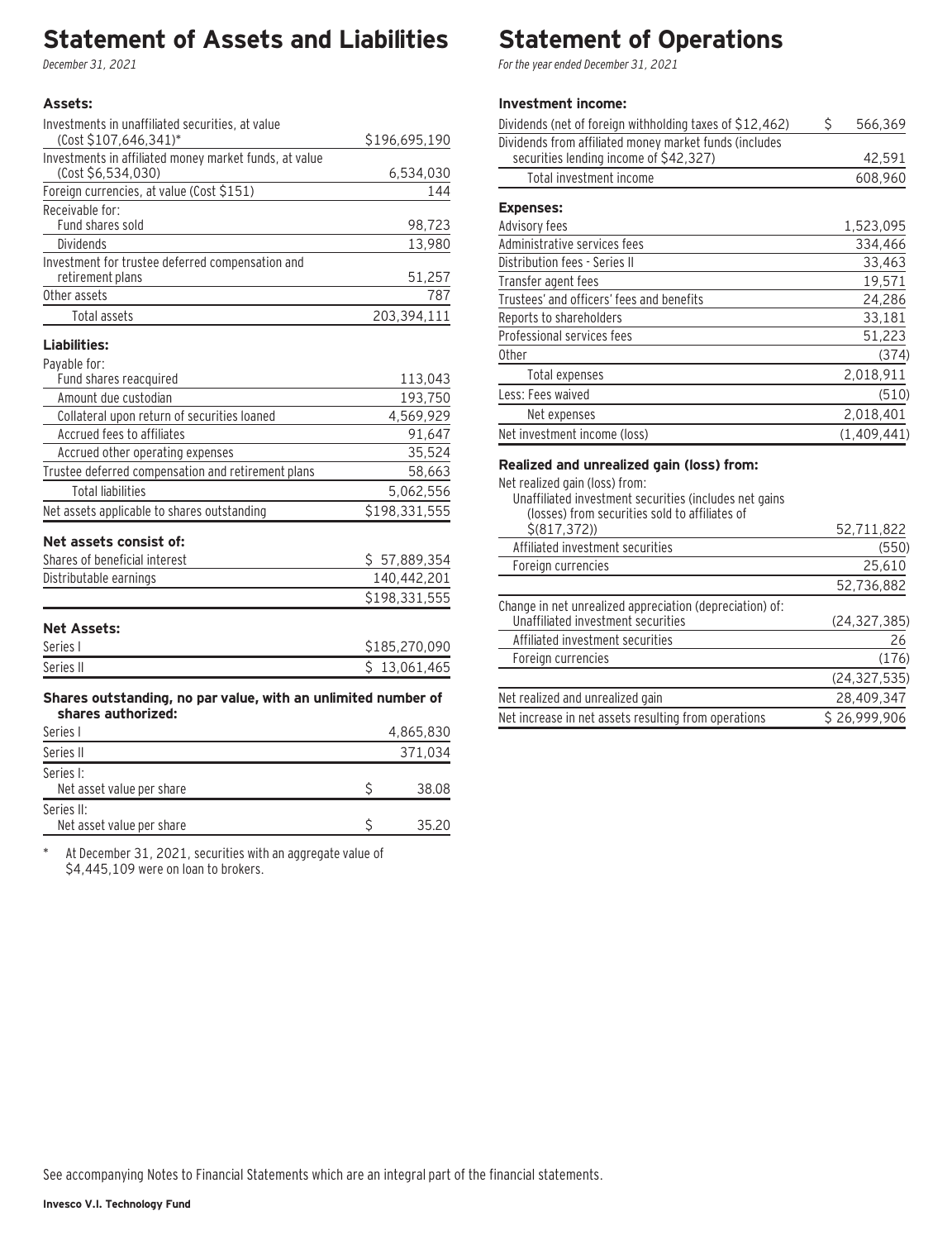### **Statement of Changes in Net Assets**

For the years ended December 31, 2021 and 2020

|                                                                         | 2021           | 2020            |
|-------------------------------------------------------------------------|----------------|-----------------|
| <b>Operations:</b>                                                      |                |                 |
| Net investment income (loss)                                            | \$(1,409,441)  | (869, 121)<br>S |
| Net realized gain                                                       | 52,736,882     | 19,539,973      |
| Change in net unrealized appreciation (depreciation)                    | (24, 327, 535) | 43,894,069      |
| Net increase in net assets resulting from operations                    | 26,999,906     | 62,564,921      |
| Distributions to shareholders from distributable earnings:              |                |                 |
| Series I                                                                | (17, 158, 247) | (14, 122, 842)  |
| Series II                                                               | (1,327,101)    | (1,087,242)     |
| Total distributions from distributable earnings                         | (18, 485, 348) | (15, 210, 084)  |
| <b>Share transactions-net:</b>                                          |                |                 |
| Series I                                                                | (10,621,033)   | 16,335,060      |
| Series II                                                               | (577, 965)     | (165, 991)      |
| Net increase (decrease) in net assets resulting from share transactions | (11, 198, 998) | 16,169,069      |
| Net increase (decrease) in net assets                                   | (2,684,440)    | 63,523,906      |
| Net assets:                                                             |                |                 |
| Beginning of year                                                       | 201,015,995    | 137,492,089     |
| End of year                                                             | \$198,331,555  | \$201,015,995   |

See accompanying Notes to Financial Statements which are an integral part of the financial statements.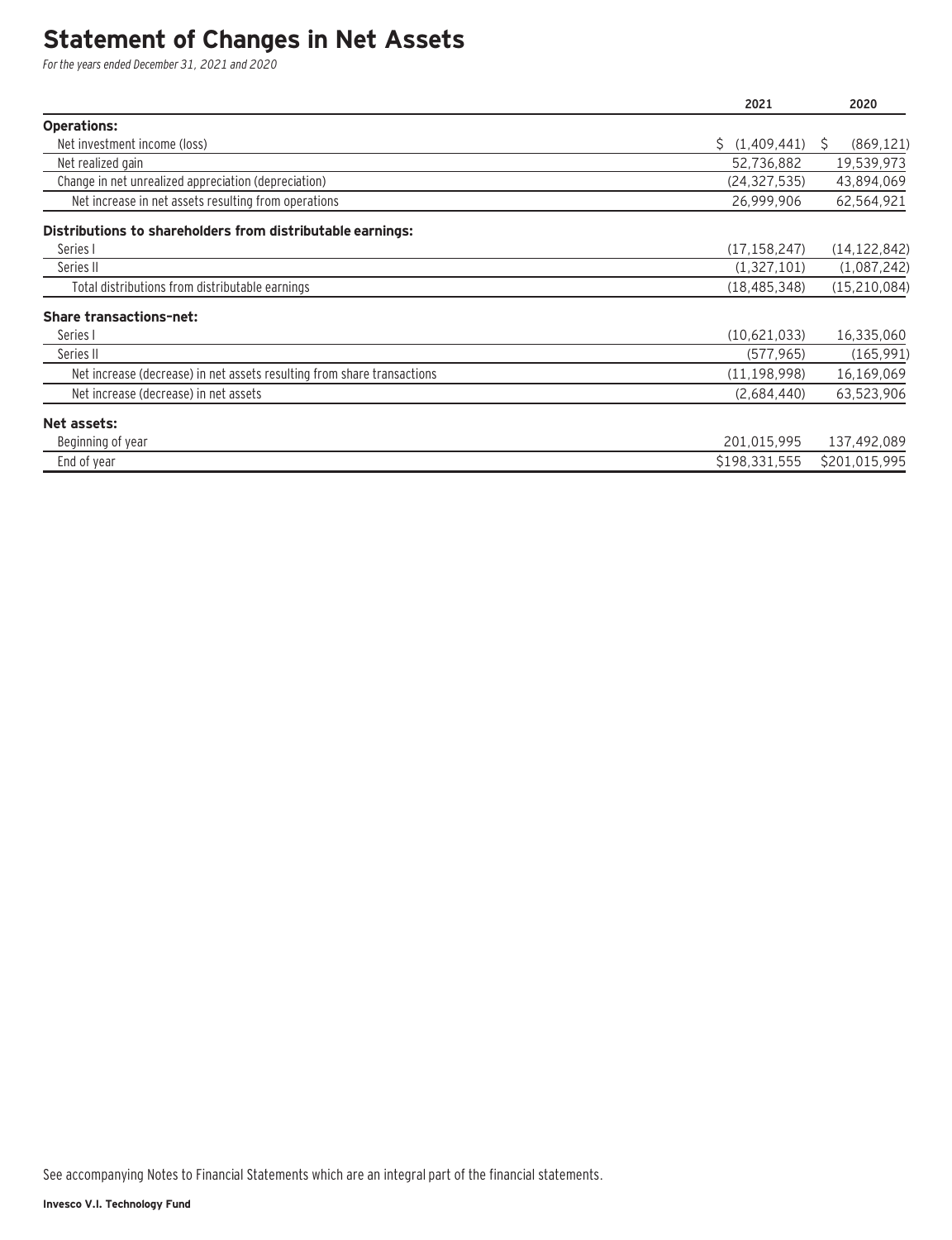# **Financial Highlights**

The following schedule presents financial highlights for a share of the Fund outstanding throughout the periods indicated.

|                     | Net asset<br>value,<br>beginning<br>of period | <b>Net</b><br>investment<br>income<br>$(logs)$ <sup>(a)</sup> | Net gains<br>(losses)<br>on securities<br>(both<br>realized and<br>unrealized) | <b>Total from</b><br>investment<br>operations | <b>Distributions</b><br>from net<br>realized<br>gains | Net asset<br>value, end<br>of period | Total<br>return <sup>(b)</sup> | Net assets,<br>end of period<br>(000's omitted) | Ratio of<br>expenses<br>to average<br>net assets<br>with fee waivers<br>and/or<br>expenses<br>absorbed | Ratio of<br>expenses<br>to average net<br>assets without<br>fee waivers<br>and/or<br>expenses<br>absorbed | Ratio of net<br>investment<br>income<br>(loss)<br>to average<br>net assets | <b>Portfolio</b><br>turnover <sup>(c)</sup> |
|---------------------|-----------------------------------------------|---------------------------------------------------------------|--------------------------------------------------------------------------------|-----------------------------------------------|-------------------------------------------------------|--------------------------------------|--------------------------------|-------------------------------------------------|--------------------------------------------------------------------------------------------------------|-----------------------------------------------------------------------------------------------------------|----------------------------------------------------------------------------|---------------------------------------------|
| Series I            |                                               |                                                               |                                                                                |                                               |                                                       |                                      |                                |                                                 |                                                                                                        |                                                                                                           |                                                                            |                                             |
| Year ended 12/31/21 | \$36.55                                       | \$(0.27)                                                      | \$5.62                                                                         | \$5.35                                        | \$(3.82)                                              | \$38.08                              | 14.41%                         | \$185,270                                       | 0.98%                                                                                                  | 0.98%                                                                                                     | $(0.68)$ %                                                                 | 90%                                         |
| Year ended 12/31/20 | 27.23                                         | (0.17)                                                        | 12.49                                                                          | 12.32                                         | (3.00)                                                | 36.55                                | 46.11                          | 187.801                                         | 0.98                                                                                                   | 0.98                                                                                                      | (0.53)                                                                     | 56                                          |
| Year ended 12/31/19 | 21.92                                         | (0.09)                                                        | 7.71                                                                           | 7.62                                          | (2.31)                                                | 27.23                                | 35.88                          | 127.308                                         | 0.99                                                                                                   | 0.99                                                                                                      | (0.36)                                                                     | 46                                          |
| Year ended 12/31/18 | 22.97                                         | (0.12)                                                        | 0.22                                                                           | 0.10                                          | (1.15)                                                | 21.92                                | (0.45)                         | 109.596                                         | 1.03                                                                                                   | 1.03                                                                                                      | (0.47)                                                                     | 48                                          |
| Year ended 12/31/17 | 17.89                                         | (0.09)                                                        | 6.34                                                                           | 6.25                                          | (1.17)                                                | 22.97                                | 35.13                          | 113,352                                         | 1.06                                                                                                   | 1.06                                                                                                      | (0.41)                                                                     | 43                                          |
| Series II           |                                               |                                                               |                                                                                |                                               |                                                       |                                      |                                |                                                 |                                                                                                        |                                                                                                           |                                                                            |                                             |
| Year ended 12/31/21 | 34.13                                         | (0.34)                                                        | 5.23                                                                           | 4.89                                          | (3.82)                                                | 35.20                                | 14.08                          | 13,061                                          | 1.23                                                                                                   | 1.23                                                                                                      | (0.93)                                                                     | 90                                          |
| Year ended 12/31/20 | 25.63                                         | (0.23)                                                        | 11.73                                                                          | 11.50                                         | (3.00)                                                | 34.13                                | 45.79                          | 13,215                                          | 1.23                                                                                                   | 1.23                                                                                                      | (0.78)                                                                     | 56                                          |
| Year ended 12/31/19 | 20.79                                         | (0.15)                                                        | 7.30                                                                           | 7.15                                          | (2.31)                                                | 25.63                                | 35.56                          | 10.184                                          | 1.24                                                                                                   | 1.24                                                                                                      | (0.61)                                                                     | 46                                          |
| Year ended 12/31/18 | 21.89                                         | (0.17)                                                        | 0.22                                                                           | 0.05                                          | (1.15)                                                | 20.79                                | (0.71)                         | 9,587                                           | 1.28                                                                                                   | 1.28                                                                                                      | (0.72)                                                                     | 48                                          |
| Year ended 12/31/17 | 17.14                                         | (0.14)                                                        | 6.06                                                                           | 5.92                                          | (1.17)                                                | 21.89                                | 34.74                          | 9,439                                           | 1.31                                                                                                   | 1.31                                                                                                      | (0.66)                                                                     | 43                                          |

(a) Calculated using average shares outstanding.<br>(b) Includes adjustments in accordance with accounting principles generally accepted in the United States of America and as such, the net asset value for financial reporting the returns based upon those net asset values may differ from the net asset value and returns for shareholder transactions. Total returns are not annualized for periods less than one year, if applicable, and do not reflect charges assessed in connection with a variable product, which if included would reduce total returns.<br>(c) Portfolio turnover is calculated at the fund level and is not annualized for

See accompanying Notes to Financial Statements which are an integral part of the financial statements.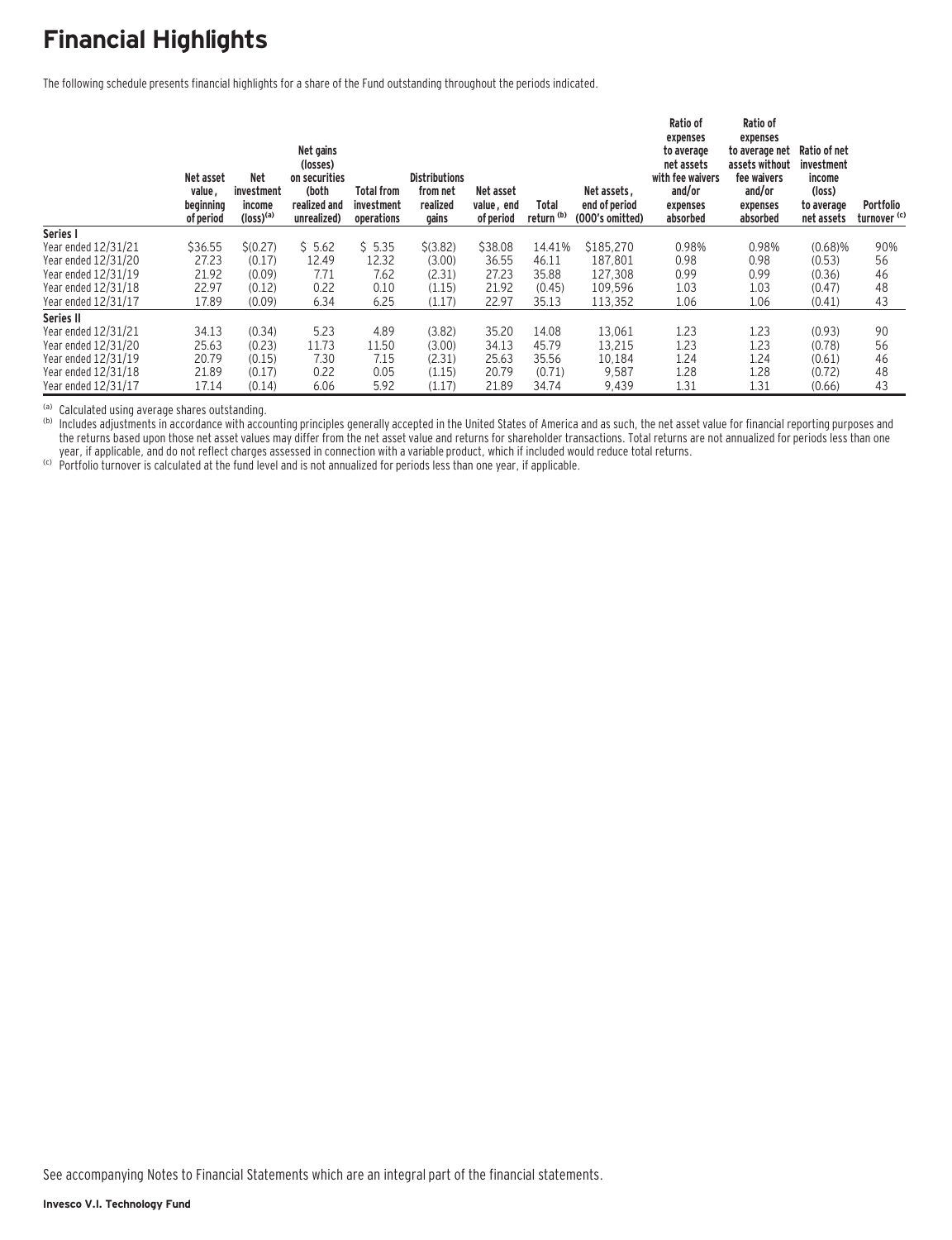### **Notes to Financial Statements**

December 31, 2021

#### **NOTE 1—Significant Accounting Policies**

Invesco V.I. Technology Fund (the "Fund") is a series portfolio of AIM Variable Insurance Funds (Invesco Variable Insurance Funds) (the "Trust"). The Trust is a Delaware statutory trust registered under the Investment Company Act of 1940, as amended (the "1940 Act"), as an open-end series management investment company. The Fund is classified as non-diversified. The Fund's classification changed from diversified to non-diversified on April 30, 2021. Information presented in these financial statements pertains only to the Fund. Matters affecting the Fund or each class will be voted on exclusively by the shareholders of the Fund or each class. Current Securities and Exchange Commission ("SEC") guidance, however, requires participating insurance companies offering separate accounts to vote shares proportionally in accordance with the instructions of the contract owners whose investments are funded by shares of each Fund or class.

The Fund's investment objective is long-term growth of capital.

The Fund currently offers two classes of shares, Series I and Series II, both of which are offered to insurance company separate accounts funding variable annuity contracts and variable life insurance policies ("variable products").

The Fund is an investment company and accordingly follows the investment company accounting and reporting guidance in accordance with Financial Accounting Standards Board Accounting Standards Codification Topic 946, Financial Services – Investment Companies.

The following is a summary of the significant accounting policies followed by the Fund in the preparation of its financial statements.

A. Security Valuations - Securities, including restricted securities, are valued according to the following policy.

A security listed or traded on an exchange (except convertible securities) is valued at its last sales price or official closing price as of the close of the customary trading session on the exchange where the security is principally traded, or lacking any sales or official closing price on a particular day, the security may be valued at the closing bid price on that day. Securities traded in the over-the-counter market are valued based on prices furnished by independent pricing services or market makers. When such securities are valued by an independent pricing service they may be considered fair valued. Futures contracts are valued at the final settlement price set by an exchange on which they are principally traded. Listed options are valued at the mean between the last bid and asked prices from the exchange on which they are principally traded. Options not listed on an exchange are valued by an independent source at the mean between the last bid and asked prices. For purposes of determining net asset value ("NAV") per share, futures and option contracts generally are valued 15 minutes after the close of the customary trading session of the New York Stock Exchange ("NYSE").

Investments in open-end and closed-end registered investment companies that do not trade on an exchange are valued at the end-of-day net asset value per share. Investments in open-end and closed-end registered investment companies that trade on an exchange are valued at the last sales price or official closing price as of the close of the customary trading session on the exchange where the security is principally traded.

Debt obligations (including convertible securities) and unlisted equities are fair valued using an evaluated quote provided by an independent pricing service. Evaluated quotes provided by the pricing service may be determined without exclusive reliance on quoted prices, and may reflect appropriate factors such as institution-size trading in similar groups of securities, developments related to specific securities, dividend rate (for unlisted equities), yield (for debt obligations), quality, type of issue, coupon rate (for debt obligations), maturity (for debt obligations), individual trading characteristics and other market data. Pricing services generally value debt obligations assuming orderly transactions of institutional round lot size, but a fund may hold or transact in the same securities in smaller, odd lot sizes. Odd lots often trade at lower prices than institutional round lots. Debt obligations are subject to interest rate and credit risks. In addition, all debt obligations involve some risk of default with respect to interest and/or principal payments.

Foreign securities' (including foreign exchange contracts) prices are converted into U.S. dollar amounts using the applicable exchange rates as of the close of the NYSE. If market quotations are available and reliable for foreign exchange-traded equity securities, the securities will be valued at the market quotations. Because trading hours for certain foreign securities end before the close of the NYSE, closing market quotations may become unreliable. If between the time trading ends on a particular security and the close of the customary trading session on the NYSE, events occur that the investment adviser determines are significant and make the closing price unreliable, the Fund may fair value the security. If the event is likely to have affected the closing price of the security, the security will be valued at fair value in good faith using procedures approved by the Board of Trustees. Adjustments to closing prices to reflect fair value may also be based on a screening process of an independent pricing service to indicate the degree of certainty, based on historical data, that the closing price in the principal market where a foreign security trades is not the current value as of the close of the NYSE. Foreign securities' prices meeting the approved degree of certainty that the price is not reflective of current value will be priced at the indication of fair value from the independent pricing service. Multiple factors may be considered by the independent pricing service in determining adjustments to reflect fair value and may include information relating to sector indices, American Depositary Receipts and domestic and foreign index futures. Foreign securities may have additional risks including exchange rate changes, potential for sharply devalued currencies and high inflation, political and economic upheaval, the relative lack of issuer information, relatively low market liquidity and the potential lack of strict financial and accounting controls and standards.

Securities for which market prices are not provided by any of the above methods may be valued based upon quotes furnished by independent sources. The last bid price may be used to value equity securities. The mean between the last bid and asked prices is used to value debt obligations, including corporate loans.

Securities for which market quotations are not readily available or became unreliable are valued at fair value as determined in good faith by or under the supervision of the Trust's officers following procedures approved by the Board of Trustees. Issuer specific events, market trends, bid/asked quotes of brokers and information providers and other market data may be reviewed in the course of making a good faith determination of a security's fair value.

The Fund may invest in securities that are subject to interest rate risk, meaning the risk that the prices will generally fall as interest rates rise and, conversely, the prices will generally rise as interest rates fall. Specific securities differ in their sensitivity to changes in interest rates depending on their individual characteristics. Changes in interest rates may result in increased market volatility, which may affect the value and/or liquidity of certain Fund investments.

Valuations change in response to many factors including the historical and prospective earnings of the issuer, the value of the issuer's assets, general market conditions which are not specifically related to the particular issuer, such as real or perceived adverse economic conditions, changes in the general outlook for revenues or corporate earnings, changes in interest or currency rates, regional or global instability, natural or environmental disasters, widespread disease or other public health issues, war, acts of terrorism or adverse investor sentiment generally and market liquidity. Because of the inherent uncertainties of valuation, the values reflected in the financial statements may materially differ from the value received upon actual sale of those investments.

**B. Securities Transactions and Investment Income** - Securities transactions are accounted for on a trade date basis. Realized gains or losses on sales are computed on the basis of specific identification of the securities sold. Interest income (net of withholding tax, if any) is recorded on an accrual basis from settlement date and includes coupon interest and amortization of premium and accretion of discount on debt securities as applicable. Dividend income (net of withholding tax, if any) is recorded on the ex-dividend date.

The Fund may periodically participate in litigation related to Fund investments. As such, the Fund may receive proceeds from litigation settlements. Any proceeds received are included in the Statement of Operations as realized gain (loss) for investments no longer held and as unrealized gain (loss) for investments still held.

Brokerage commissions and mark ups are considered transaction costs and are recorded as an increase to the cost basis of securities purchased and/or a reduction of proceeds on a sale of securities. Such transaction costs are included in the determination of net realized and unrealized gain (loss) from investment securities reported in the Statement of Operations and the Statement of Changes in Net Assets and the net realized and unrealized gains (losses) on securities per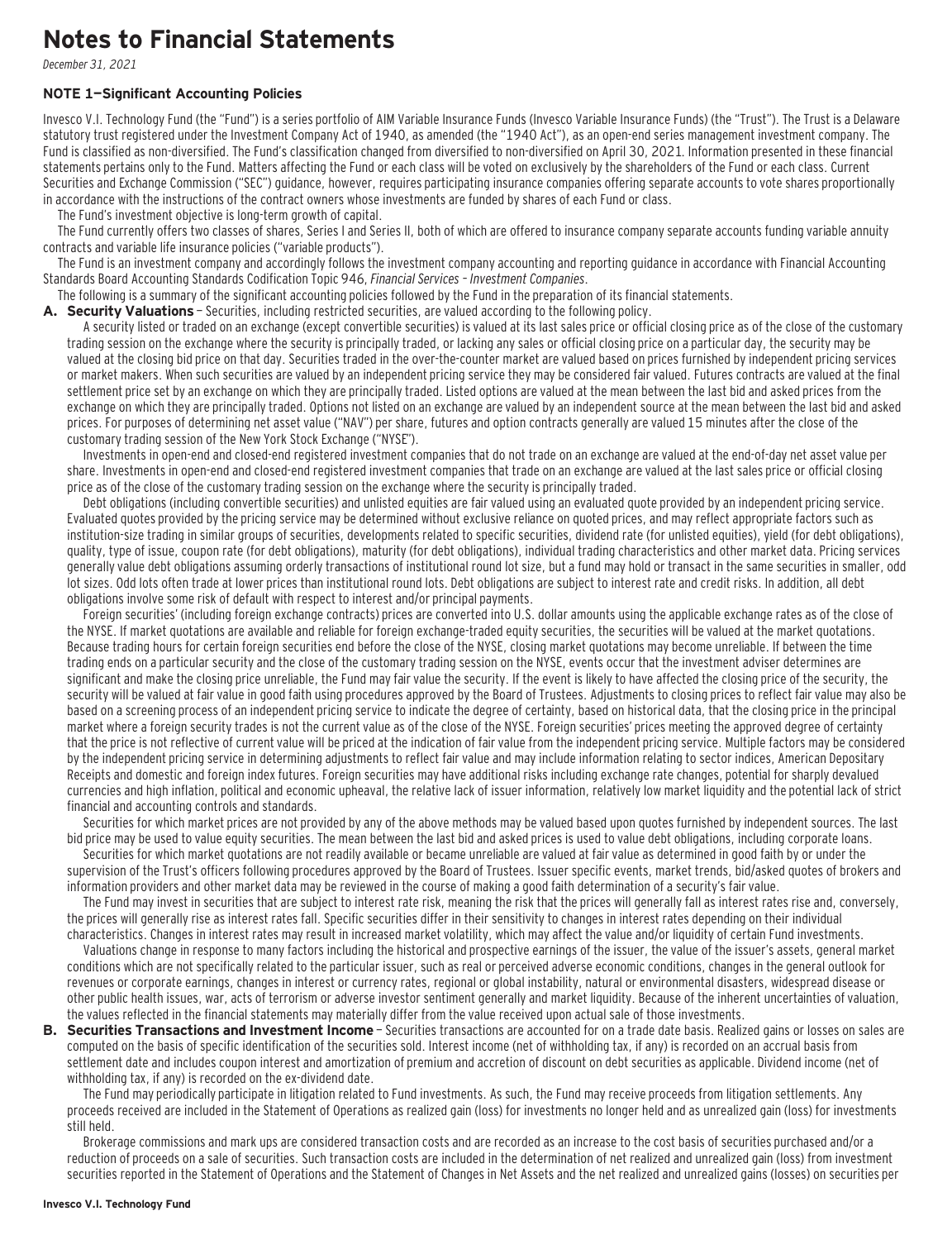share in the Financial Highlights. Transaction costs are included in the calculation of the Fund's net asset value and, accordingly, they reduce the Fund's total returns. These transaction costs are not considered operating expenses and are not reflected in net investment income reported in the Statement of Operations and the Statement of Changes in Net Assets, or the net investment income per share and the ratios of expenses and net investment income reported in the Financial Highlights, nor are they limited by any expense limitation arrangements between the Fund and the investment adviser.

- The Fund allocates income and realized and unrealized capital gains and losses to a class based on the relative net assets of each class. **C. Country Determination** — For the purposes of making investment selection decisions and presentation in the Schedule of Investments, the investment adviser may determine the country in which an issuer is located and/or credit risk exposure based on various factors. These factors include the laws of the country under which the issuer is organized, where the issuer maintains a principal office, the country in which the issuer derives 50% or more of its total revenues and the country that has the primary market for the issuer's securities, as well as other criteria. Among the other criteria that may be evaluated for making this determination are the country in which the issuer maintains 50% or more of its assets, the type of security, financial guarantees and enhancements, the nature of the collateral and the sponsor organization. Country of issuer and/or credit risk exposure has been determined to be the United States of America, unless otherwise noted.
- **D. Distributions**  Distributions from net investment income and net realized capital gain, if any, are generally declared and paid to separate accounts of participating insurance companies annually and recorded on the ex-dividend date.
- **E. Federal Income Taxes** The Fund intends to comply with the requirements of Subchapter M of the Internal Revenue Code of 1986, as amended (the "Internal Revenue Code"), necessary to qualify as a regulated investment company and to distribute substantially all of the Fund's taxable earnings to shareholders. As such, the Fund will not be subject to federal income taxes on otherwise taxable income (including net realized capital gain) that is distributed to shareholders. Therefore, no provision for federal income taxes is recorded in the financial statements.

The Fund recognizes the tax benefits of uncertain tax positions only when the position is more likely than not to be sustained. Management has analyzed the Fund's uncertain tax positions and concluded that no liability for unrecognized tax benefits should be recorded related to uncertain tax positions. Management is not aware of any tax positions for which it is reasonably possible that the total amounts of unrecognized tax benefits will change materially in the next 12 months. The Fund files tax returns in the U.S. Federal jurisdiction and certain other jurisdictions. Generally, the Fund is subject to examinations by such taxing authorities for up to three years after the filing of the return for the tax period.

- **F. Expenses**  Fees provided for under the Rule 12b-1 plan of a particular class of the Fund and which are directly attributable to that class are charged to the operations of such class. All other expenses are allocated among the classes based on relative net assets.
- **G. Accounting Estimates** The preparation of financial statements in conformity with accounting principles generally accepted in the United States of America ("GAAP") requires management to make estimates and assumptions that affect the reported amounts of assets and liabilities at the date of the financial statements and the reported amounts of revenues and expenses during the reporting period including estimates and assumptions related to taxation. Actual results could differ from those estimates by a significant amount. In addition, the Fund monitors for material events or transactions that may occur or become known after the period-end date and before the date the financial statements are released to print.
- **H. Indemnifications**  Under the Trust's organizational documents, each Trustee, officer, employee or other agent of the Trust is indemnified against certain liabilities that may arise out of the performance of their duties to the Fund. Additionally, in the normal course of business, the Fund enters into contracts, including the Fund's servicing agreements, that contain a variety of indemnification clauses. The Fund's maximum exposure under these arrangements is unknown as this would involve future claims that may be made against the Fund that have not yet occurred. The risk of material loss as a result of such indemnification claims is considered remote.
- **I. Securities Lending**  The Fund may lend portfolio securities having a market value up to one-third of the Fund's total assets. Such loans are secured by collateral equal to no less than the market value of the loaned securities determined daily by the securities lending provider. Such collateral will be cash or debt securities issued or guaranteed by the U.S. Government or any of its sponsored agencies. Cash collateral received in connection with these loans is invested in short-term money market instruments or affiliated, unregistered investment companies that comply with Rule 2a-7 under the Investment Company Act and money market funds (collectively, "affiliated money market funds") and is shown as such on the Schedule of Investments. The Fund bears the risk of loss with respect to the investment of collateral. It is the Fund's policy to obtain additional collateral from or return excess collateral to the borrower by the end of the next business day, following the valuation date of the securities loaned. Therefore, the value of the collateral held may be temporarily less than the value of the securities on loan. When loaning securities, the Fund retains certain benefits of owning the securities, including the economic equivalent of dividends or interest generated by the security. Lending securities entails a risk of loss to the Fund if, and to the extent that, the market value of the securities loaned were to increase and the borrower did not increase the collateral accordingly, and the borrower failed to return the securities. The securities loaned are subject to termination at the option of the borrower or the Fund. Upon termination, the borrower will return to the Fund the securities loaned and the Fund will return the collateral. Upon the failure of the borrower to return the securities, collateral may be liquidated and the securities may be purchased on the open market to replace the loaned securities. The Fund could experience delays and costs in gaining access to the collateral and the securities may lose value during the delay which could result in potential losses to the Fund. Some of these losses may be indemnified by the lending agent. The Fund bears the risk of any deficiency in the amount of the collateral available for return to the borrower due to any loss on the collateral invested. Dividends received on cash collateral investments for securities lending transactions, which are net of compensation to counterparties, are included in Dividends from affiliated money market funds on the Statement of Operations. The aggregate value of securities out on loan, if any, is shown as a footnote on the Statement of Assets and Liabilities.

On September 29, 2021, the Board of Trustees appointed Invesco Advisers, Inc. (the "Adviser" or "Invesco") to serve as an affiliated securities lending agent for the Fund. Prior to September 29, 2021, the Bank of New York Mellon ("BNYM") served as the sole securities lending agent for the Fund under the securities lending program. BNYM also continues to serve as a lending agent. To the extent the Fund utilizes the Adviser as an affiliated securities lending agent, the Fund conducts its securities lending in accordance with, and in reliance upon, no-action letters issued by the SEC staff that provide guidance on how an affiliate may act as a direct agent lender and receive compensation for those services in a manner consistent with the federal securities laws. For the year ended December 31, 2021, the Fund paid the Adviser \$1,076 in fees for securities lending agent services.

**J. Foreign Currency Translations** — Foreign currency is valued at the close of the NYSE based on quotations posted by banks and major currency dealers. Portfolio securities and other assets and liabilities denominated in foreign currencies are translated into U.S. dollar amounts at the date of valuation. Purchases and sales of portfolio securities (net of foreign taxes withheld on disposition) and income items denominated in foreign currencies are translated into U.S. dollar amounts on the respective dates of such transactions. The Fund does not separately account for the portion of the results of operations resulting from changes in foreign exchange rates on investments and the fluctuations arising from changes in market prices of securities held. The combined results of changes in foreign exchange rates and the fluctuation of market prices on investments (net of estimated foreign tax withholding) are included with the net realized and unrealized gain or loss from investments in the Statement of Operations. Reported net realized foreign currency gains or losses arise from (1) sales of foreign currencies, (2) currency gains or losses realized between the trade and settlement dates on securities transactions, and (3) the difference between the amounts of dividends, interest, and foreign withholding taxes recorded on the Fund's books and the U.S. dollar equivalent of the amounts actually received or paid. Net unrealized foreign currency gains and losses arise from changes in the fair values of assets and liabilities, other than investments in securities at fiscal period end, resulting from changes in exchange rates.

The Fund may invest in foreign securities, which may be subject to foreign taxes on income, gains on investments or currency repatriation, a portion of which may be recoverable. Foreign taxes, if any, are recorded based on the tax regulations and rates that exist in the foreign markets in which the Fund invests and are shown in the Statement of Operations.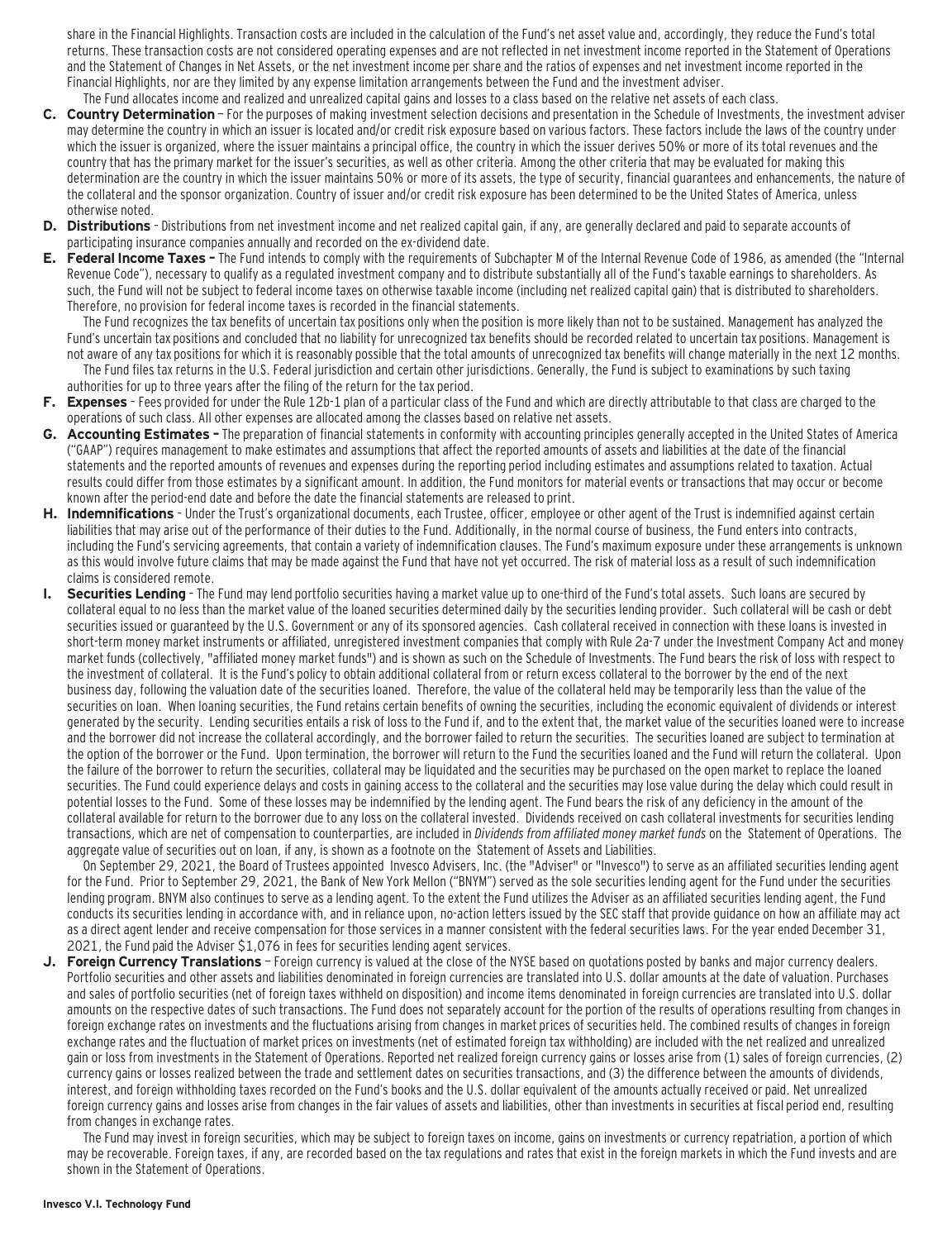**K. Forward Foreign Currency Contracts** — The Fund may engage in foreign currency transactions either on a spot (i.e. for prompt delivery and settlement) basis, or through forward foreign currency contracts, to manage or minimize currency or exchange rate risk.

The Fund may also enter into forward foreign currency contracts for the purchase or sale of a security denominated in a foreign currency in order to "lock in" the U.S. dollar price of that security, or the Fund may also enter into forward foreign currency contracts that do not provide for physical settlement of the two currencies, but instead are settled by a single cash payment calculated as the difference between the agreed upon exchange rate and the spot rate at settlement based upon an agreed upon notional amount (non-deliverable forwards). The Fund will set aside liquid assets in an amount equal to the daily mark-to-market obligation for forward foreign currency contracts.

A forward foreign currency contract is an obligation between two parties ("Counterparties") to purchase or sell a specific currency for an agreed-upon price at a future date. The use of forward foreign currency contracts does not eliminate fluctuations in the price of the underlying securities the Fund owns or intends to acquire but establishes a rate of exchange in advance. Fluctuations in the value of these contracts are measured by the difference in the contract date and reporting date exchange rates and are recorded as unrealized appreciation (depreciation) until the contracts are closed. When the contracts are closed, realized gains (losses) are recorded. Realized and unrealized gains (losses) on the contracts are included in the Statement of Operations. The primary risks associated with forward foreign currency contracts include failure of the Counterparty to meet the terms of the contract and the value of the foreign currency changing unfavorably. These risks may be in excess of the amounts reflected in the Statement of Assets and Liabilities.

- **L. Other Risks**  The Fund's investments are concentrated in a comparatively narrow segment of the economy, which may make the Fund more volatile. Many products and services offered in technology-related industries are subject to rapid obsolescence, which may lower the value of the issuers in this sector. The Fund is non-diversified and may invest in securities of fewer issuers than if it were diversified. Thus, the value of the Fund's shares may vary more widely and the Fund may be subject to greater market and credit risk than if the Fund invested more broadly.
- **M. COVID-19 Risk**  The COVID-19 strain of coronavirus has resulted in instances of market closures and dislocations, extreme volatility, liquidity constraints and increased trading costs. Efforts to contain its spread have resulted in travel restrictions, disruptions of healthcare systems, business operations and supply chains, layoffs, lower consumer demand, and defaults, among other significant economic impacts that have disrupted global economic activity across many industries. Such economic impacts may exacerbate other pre-existing political, social and economic risks locally or globally.

The ongoing effects of COVID-19 are unpredictable and may result in significant and prolonged effects on the Fund's performance.

#### **NOTE 2—Advisory Fees and Other Fees Paid to Affiliates**

The Trust has entered into a master investment advisory agreement with the Adviser. Under the terms of the investment advisory agreement, the Fund accrues daily and pays monthly an advisory fee to the Adviser based on the annual rate of the Fund's average daily net assets as follows:

| <b>Average Daily Net Assets</b> | Rate   |
|---------------------------------|--------|
| First \$250 million             | 0.750% |
| Next \$250 million              | 0.740% |
| Next \$500 million              | 0.730% |
| Next \$1.5 billion              | 0.720% |
| Next \$2.5 billion              | 0.710% |
| Next \$2.5 billion              | 0.700% |
| Next \$2.5 billion              | 0.690% |
| Over \$10 billion               | 0.680% |

For the year ended December 31, 2021, the effective advisory fee rate incurred by the Fund was 0.75%.

Under the terms of a master sub-advisory agreement between the Adviser and each of Invesco Asset Management Deutschland GmbH, Invesco Asset Management Limited, Invesco Asset Management (Japan) Limited, Invesco Hong Kong Limited, Invesco Senior Secured Management, Inc. and Invesco Canada Ltd. and separate sub-advisory agreements with Invesco Capital Management LLC and Invesco Asset Management (India) Private Limited (collectively, the "Affiliated Sub-Advisers") the Adviser, not the Fund, will pay 40% of the fees paid to the Adviser to any such Affiliated Sub-Adviser(s) that provide(s) discretionary investment management services to the Fund based on the percentage of assets allocated to such Affiliated Sub-Adviser(s).

The Adviser has contractually agreed, through at least June 30, 2022, to waive advisory fees and/or reimburse expenses of all shares to the extent necessary to limit total annual fund operating expenses after fee waiver and/or expense reimbursement (excluding certain items discussed below) of Series I shares to 2.00% and Series II shares to 2.25% of the Fund's average daily net assets (the "expense limits"). In determining the Adviser's obligation to waive advisory fees and/or reimburse expenses, the following expenses are not taken into account, and could cause the total annual fund operating expenses after fee waiver and/or expense reimbursement to exceed the numbers reflected above: (1) interest; (2) taxes; (3) dividend expense on short sales; (4) extraordinary or non-routine items, including litigation expenses; and (5) expenses that the Fund has incurred but did not actually pay because of an expense offset arrangement. Unless Invesco continues the fee waiver agreement, it will terminate on June 30, 2022. During its term, the fee waiver agreement cannot be terminated or amended to increase the expense limits or reduce the advisory fee waiver without approval of the Board of Trustees. The Adviser did not waive fees and/or reimburse expenses during the period under these expense limits.

Further, the Adviser has contractually agreed, through at least June 30, 2023, to waive the advisory fee payable by the Fund in an amount equal to 100% of the net advisory fees the Adviser receives from the affiliated money market funds on investments by the Fund of uninvested cash (excluding investments of cash collateral from securities lending) in such affiliated money market funds.

For the year ended December 31, 2021, the Adviser waived advisory fees of \$510.

The Trust has entered into a master administrative services agreement with Invesco pursuant to which the Fund has agreed to pay Invesco a fee for costs incurred in providing accounting services and fund administrative services to the Fund and to reimburse Invesco for fees paid to insurance companies that have agreed to provide certain administrative services to the Fund. These administrative services provided by the insurance companies may include, among other things: maintenance of master accounts with the Fund; tracking, recording and transmitting net purchase and redemption orders for Fund shares; maintaining and preserving records related to the purchase, redemption and other account activity of variable product owners; distributing copies of Fund documents such as prospectuses, proxy materials and periodic reports, to variable product owners, and responding to inquiries from variable product owners about the Fund. Pursuant to such agreement, for the year ended December 31, 2021, Invesco was paid \$28,896 for accounting and fund administrative services and was reimbursed \$305,570 for fees paid to insurance companies. Invesco has entered into a sub-administration agreement whereby State Street Bank and Trust Company ("SSB") serves as fund accountant and provides certain administrative services to the Fund. Pursuant to a custody agreement with the Trust on behalf of the Fund, SSB also serves as the Fund's custodian.

The Trust has entered into a transfer agency and service agreement with Invesco Investment Services, Inc. ("IIS") pursuant to which the Fund has agreed to pay IIS a fee for providing transfer agency and shareholder services to the Fund and reimburse IIS for certain expenses incurred by IIS in the course of providing such services. For the year ended December 31, 2021, expenses incurred under the agreement are shown in the Statement of Operations as Transfer agent fees.

The Trust has entered into a master distribution agreement with Invesco Distributors, Inc. ("IDI") to serve as the distributor for the Fund. The Trust has adopted a plan pursuant to Rule 12b-1 under the 1940 Act with respect to the Fund's Series II shares (the "Plan"). The Fund, pursuant to the Plan, pays IDI compensation at the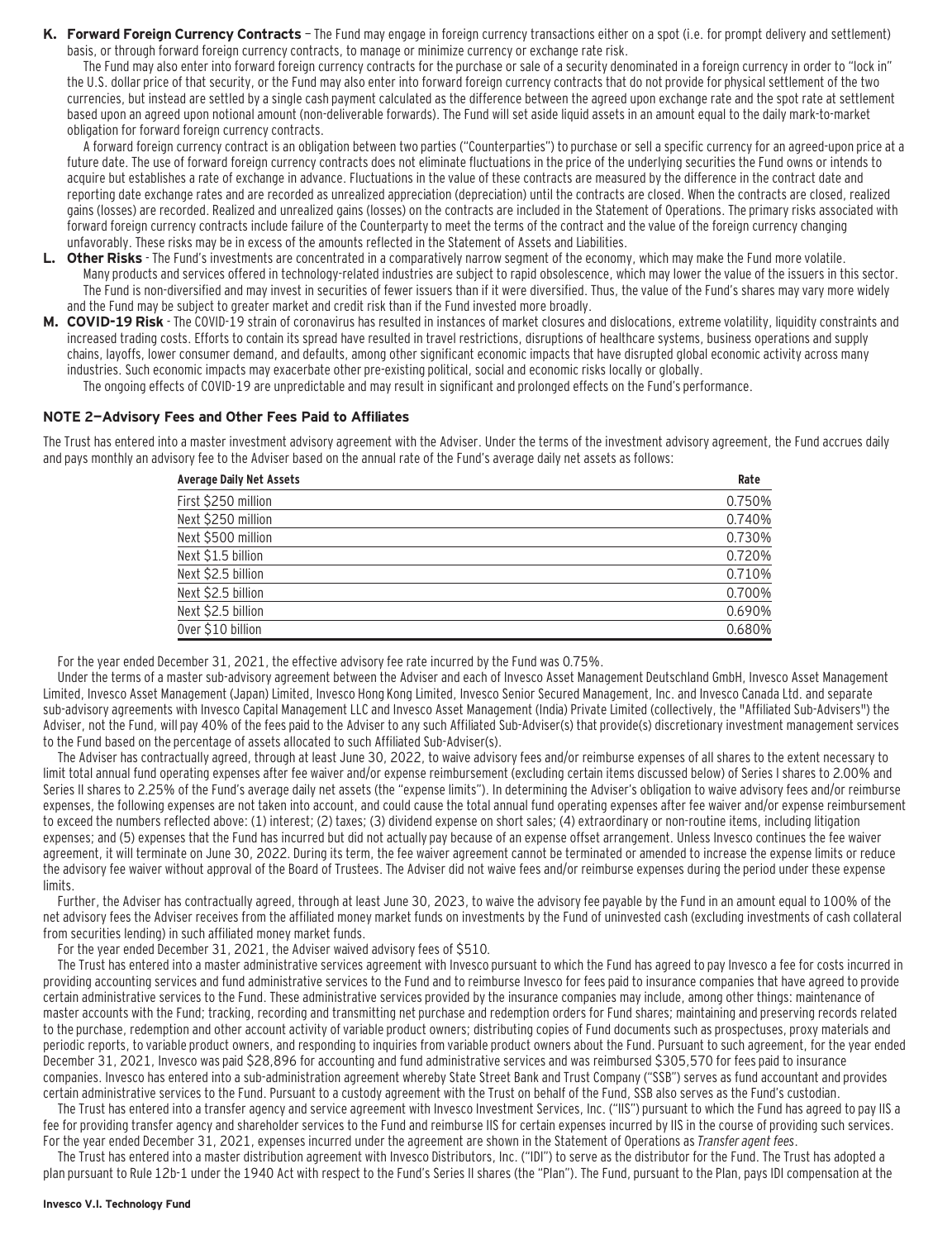annual rate of 0.25% of the Fund's average daily net assets of Series II shares. The fees are accrued daily and paid monthly. Of the Plan payments, up to 0.25% of the average daily net assets of the Series II shares may be paid to insurance companies who furnish continuing personal shareholder services to customers who purchase and own Series II shares of the Fund. For the year ended December 31, 2021, expenses incurred under the Plan are detailed in the Statement of Operations as Distribution fees.

For the year ended December 31, 2021, the Fund incurred \$4,405 in brokerage commissions with Invesco Capital Markets, Inc., an affiliate of the Adviser and IDI, for portfolio transactions executed on behalf of the Fund.

Certain officers and trustees of the Trust are officers and directors of the Adviser, IIS and/or IDI.

#### **NOTE 3—Additional Valuation Information**

GAAP defines fair value as the price that would be received to sell an asset or paid to transfer a liability in an orderly transaction between market participants at the measurement date, under current market conditions. GAAP establishes a hierarchy that prioritizes the inputs to valuation methods, giving the highest priority to readily available unadjusted quoted prices in an active market for identical assets (Level 1) and the lowest priority to significant unobservable inputs (Level 3), generally when market prices are not readily available or are unreliable. Based on the valuation inputs, the securities or other investments are tiered into one of three levels. Changes in valuation methods may result in transfers in or out of an investment's assigned level:

- Level 1 Prices are determined using quoted prices in an active market for identical assets.
- Level 2 Prices are determined using other significant observable inputs. Observable inputs that other market participants may use in pricing a security. These may include quoted prices for similar securities, interest rates, prepayment speeds, credit risk, yield curves, loss severities, default rates, discount rates, volatilities and others.
- Level 3 Prices are determined using significant unobservable inputs. In situations where quoted prices or observable inputs are unavailable (for example, when there is little or no market activity for an investment at the end of the period), unobservable inputs may be used. Unobservable inputs reflect the Fund's own assumptions about the factors market participants would use in determining fair value of the securities or instruments and would be based on the best available information.

The following is a summary of the tiered valuation input levels, as of December 31, 2021. The level assigned to the securities valuations may not be an indication of the risk or liquidity associated with investing in those securities. Because of the inherent uncertainties of valuation, the values reflected in the financial statements may materially differ from the value received upon actual sale of those investments.

|                                        | Level 2<br>Level 1 |             | Level 3                  | Total         |  |
|----------------------------------------|--------------------|-------------|--------------------------|---------------|--|
| Investments in Securities              |                    |             |                          |               |  |
| Common Stocks & Other Equity Interests | \$194.262.031      | \$2,433.159 | ~-                       | \$196.695.190 |  |
| Monev Market Funds                     | 1.964.101          | 4.569.929   | $\overline{\phantom{0}}$ | 6,534,030     |  |
| <b>Total Investments</b>               | \$196,226,132      | S7.003.088  |                          | \$203,229,220 |  |

#### **NOTE 4—Security Transactions with Affiliated Funds**

The Fund is permitted to purchase or sell securities from or to certain other Invesco Funds under specified conditions outlined in procedures adopted by the Board of Trustees of the Trust. The procedures have been designed to ensure that any purchase or sale of securities by the Fund from or to another fund or portfolio that is or could be considered an affiliate by virtue of having a common investment adviser (or affiliated investment advisers), common Trustees and/or common officers complies with Rule 17a-7 of the 1940 Act. Further, as defined under the procedures, each transaction is effected at the current market price. Pursuant to these procedures, for the year ended December 31, 2021, the Fund engaged in securities sales of \$1,770,187, which resulted in net realized gains (losses) of \$(817,372).

#### **NOTE 5—Trustees' and Officers' Fees and Benefits**

Trustees' and Officers' Fees and Benefits include amounts accrued by the Fund to pay remuneration to certain Trustees and Officers of the Fund. Trustees have the option to defer compensation payable by the Fund, and Trustees' and Officers' Fees and Benefits also include amounts accrued by the Fund to fund such deferred compensation amounts. Those Trustees who defer compensation have the option to select various Invesco Funds in which their deferral accounts shall be deemed to be invested. Finally, certain current Trustees were eligible to participate in a retirement plan that provided for benefits to be paid upon retirement to Trustees over a period of time based on the number of years of service. The Fund may have certain former Trustees who also participate in a retirement plan and receive benefits under such plan. Trustees' and Officers' Fees and Benefits include amounts accrued by the Fund to fund such retirement benefits. Obligations under the deferred compensation and retirement plans represent unsecured claims against the general assets of the Fund.

#### **NOTE 6—Cash Balances**

The Fund is permitted to temporarily carry a negative or overdrawn balance in its account with SSB, the custodian bank. Such balances, if any at period-end, are shown in the Statement of Assets and Liabilities under the payable caption Amount due custodian. To compensate the custodian bank for such overdrafts, the overdrawn Fund may either (1) leave funds as a compensating balance in the account so the custodian bank can be compensated by earning the additional interest; or (2) compensate by paying the custodian bank at a rate agreed upon by the custodian bank and Invesco, not to exceed the contractually agreed upon rate. The Fund may not purchase additional securities when any borrowings from banks or broker-dealers exceed 5% of the Fund's total assets, or when any borrowings from an Invesco Fund are outstanding.

#### **NOTE 7—Distributions to Shareholders and Tax Components of Net Assets**

#### **Tax Character of Distributions to Shareholders Paid During the Fiscal Years Ended December 31, 2021 and 2020:**

|                        | 2021         | 2020         |
|------------------------|--------------|--------------|
| Ordinary income*       | \$1.934.423  | \$1,043,018  |
| Long-term capital gain | 16.550.925   | 14,167,066   |
| Total distributions    | \$18,485,348 | \$15,210,084 |

Includes short-term capital gain distributions, if any.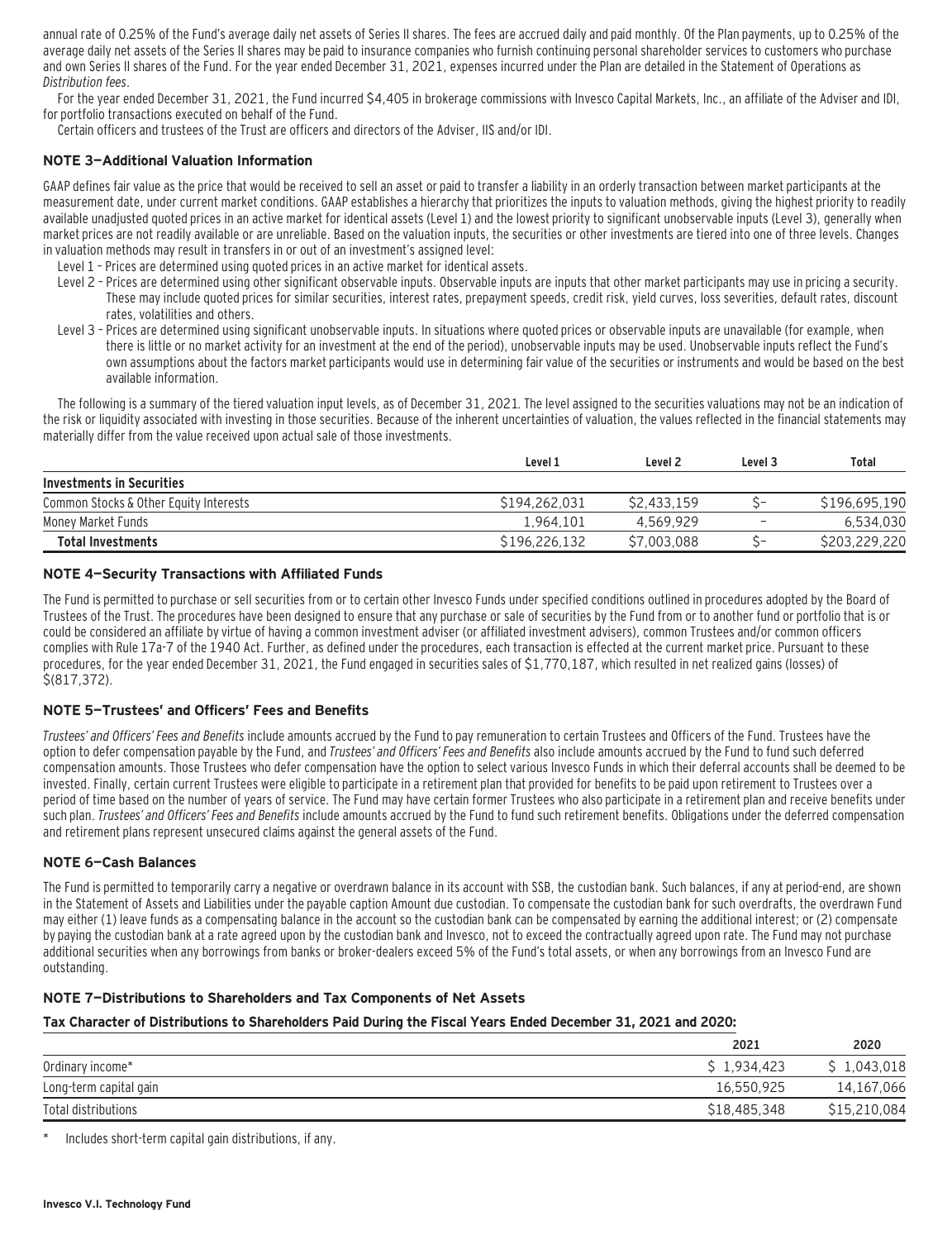### **Tax Components of Net Assets at Period-End:**

|                                                                 | <b>ZUZI</b>   |
|-----------------------------------------------------------------|---------------|
| Undistributed long-term capital gain                            | \$51,841,746  |
| Net unrealized appreciation - investments                       | 88.634.476    |
| Net unrealized appreciation (depreciation) – foreign currencies | (7)           |
| Temporary book/tax differences                                  | (34, 014)     |
| Shares of beneficial interest                                   | 57,889,354    |
| Total net assets                                                | \$198.331.555 |

**2021**

The difference between book-basis and tax-basis unrealized appreciation (depreciation) is due to differences in the timing of recognition of gains and losses on investments for tax and book purposes. The Fund's net unrealized appreciation (depreciation) difference is attributable primarily to wash sales.

The temporary book/tax differences are a result of timing differences between book and tax recognition of income and/or expenses. The Fund's temporary book/tax differences are the result of the trustee deferral of compensation and retirement plan benefits.

Capital loss carryforward is calculated and reported as of a specific date. Results of transactions and other activity after that date may affect the amount of capital loss carryforward actually available for the Fund to utilize. The ability to utilize capital loss carryforward in the future may be limited under the Internal Revenue Code and related regulations based on the results of future transactions.

The Fund does not have a capital loss carryforward as of December 31, 2021.

#### **NOTE 8—Investment Transactions**

The aggregate amount of investment securities (other than short-term securities, U.S. Government obligations and money market funds, if any) purchased and sold by the Fund during the year ended December 31, 2021 was \$180,734,525 and \$210,377,655, respectively. Cost of investments, including any derivatives, on a tax basis includes the adjustments for financial reporting purposes as of the most recently completed federal income tax reporting period-end.

#### **Unrealized Appreciation (Depreciation) of Investments on a Tax Basis**

| Aggregate unrealized appreciation of investments   |        |
|----------------------------------------------------|--------|
| Aggregate unrealized (depreciation) of investments |        |
| Net unrealized appreciation of investments         | S88.65 |

Cost of investments for tax purposes is \$114,594,744.

#### **NOTE 9—Reclassification of Permanent Differences**

Primarily as a result of differing book/tax treatment of net operating losses, on December 31, 2021, undistributed net investment income (loss) was increased by \$1,431,727, undistributed net realized gain was decreased by \$25,818 and shares of beneficial interest was decreased by \$1,405,909. This reclassification had no effect on the net assets of the Fund.

#### **NOTE 10—Share Information**

|                                           |               | <b>Summary of Share Activity</b>               |               |                                 |  |  |  |
|-------------------------------------------|---------------|------------------------------------------------|---------------|---------------------------------|--|--|--|
|                                           |               | Year ended<br>December 31, 2021 <sup>(a)</sup> |               | Year ended<br>December 31, 2020 |  |  |  |
|                                           | <b>Shares</b> | Amount                                         | <b>Shares</b> | Amount                          |  |  |  |
| Sold:                                     |               |                                                |               |                                 |  |  |  |
| Series I                                  | 781.529       | \$30.696.876                                   | 1.316.336     | \$40,969,639                    |  |  |  |
| Series II                                 | 35.254        | 1,276,578                                      | 91,668        | 2,566,999                       |  |  |  |
| Issued as reinvestment of dividends:      |               |                                                |               |                                 |  |  |  |
| Series I                                  | 441.313       | 17,158,247                                     | 417.589       | 14,122,842                      |  |  |  |
| Series II                                 | 36.905        | 1,327,101                                      | 34,417        | 1,087,242                       |  |  |  |
| <b>Reacquired:</b>                        |               |                                                |               |                                 |  |  |  |
| Series I                                  | (1,494,672)   | (58, 476, 156)                                 | (1,271,839)   | (38, 757, 421)                  |  |  |  |
| Series II                                 | (88, 379)     | (3, 181, 644)                                  | (136, 171)    | (3,820,232)                     |  |  |  |
| Net increase (decrease) in share activity | (288.050)     | S(11.198.998)                                  | 452.000       | \$16,169,069                    |  |  |  |

(a) There are entities that are record owners of more than 5% of the outstanding shares of the Fund and in the aggregate own 68% of the outstanding shares of the Fund. The Fund and the Fund's principal underwriter or adviser, are parties to participation agreements with these entities whereby these entities sell units of interest in separate accounts funding variable products that are invested in the Fund. The Fund, Invesco and/or Invesco affiliates may make payments to these entities, which are considered to be related to the Fund, for providing services to the Fund, Invesco and/or Invesco affiliates including but not limited to services such as, securities brokerage, third party record keeping and account servicing and administrative services. The Fund has no knowledge as to whether all or any portion of the shares owned of record by these entities are also owned beneficially.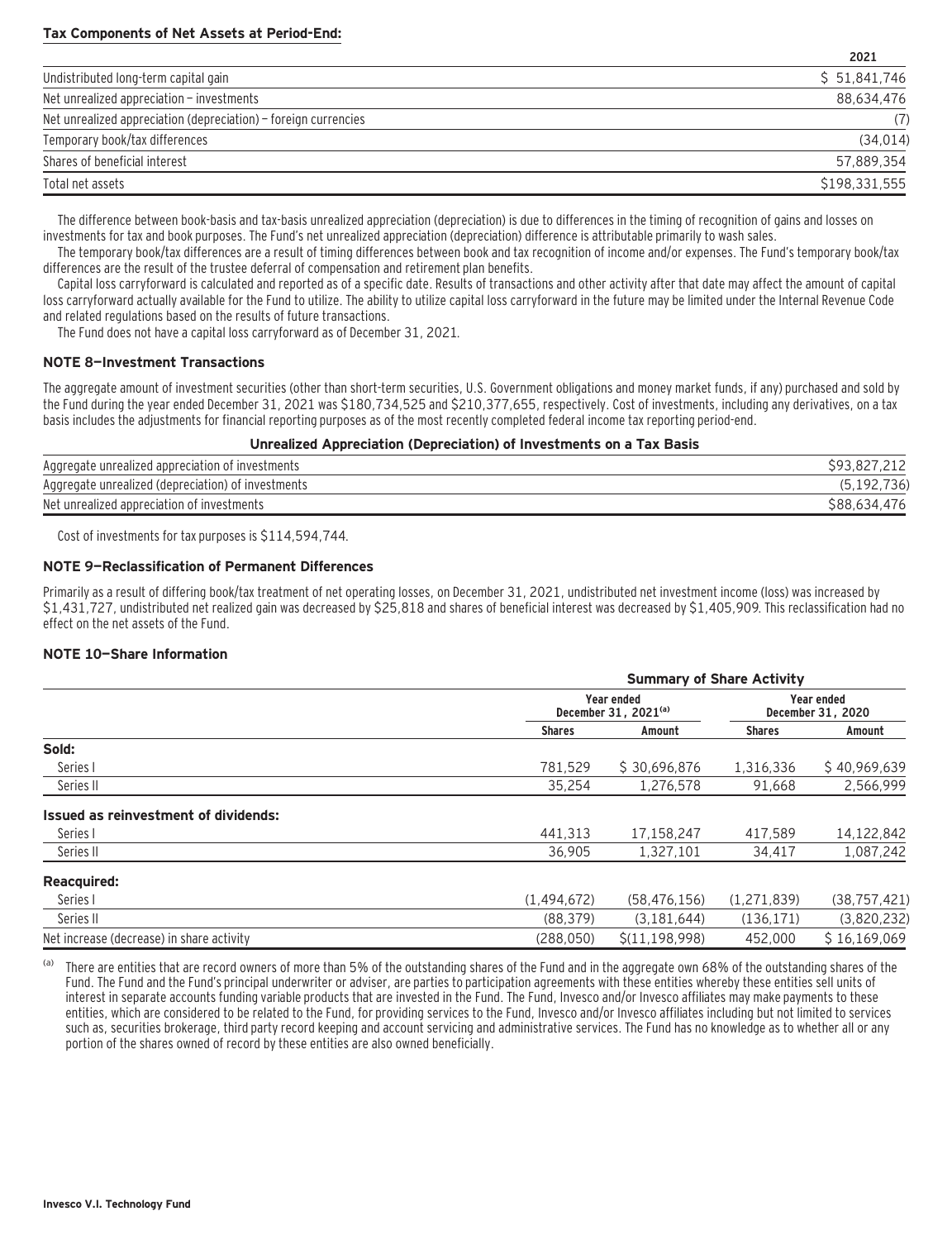### **Report of Independent Registered Public Accounting Firm**

To the Board of Trustees of AIM Variable Insurance Funds (Invesco Variable Insurance Funds) and Shareholders of Invesco V.I. Technology Fund

#### **Opinion on the Financial Statements**

We have audited the accompanying statement of assets and liabilities, including the schedule of investments, of Invesco V.I. Technology Fund (one of the funds constituting AIM Variable Insurance Funds (Invesco Variable Insurance Funds), referred to hereafter as the "Fund") as of December 31, 2021, the related statement of operations for the year ended December 31, 2021, the statement of changes in net assets for each of the two years in the period ended December 31, 2021, including the related notes, and the financial highlights for each of the five years in the period ended December 31, 2021 (collectively referred to as the "financial statements"). In our opinion, the financial statements present fairly, in all material respects, the financial position of the Fund as of December 31, 2021, the results of its operations for the year then ended, the changes in its net assets for each of the two years in the period ended December 31, 2021 and the financial highlights for each of the five years in the period ended December 31, 2021 in conformity with accounting principles generally accepted in the United States of America.

#### **Basis for Opinion**

These financial statements are the responsibility of the Fund's management. Our responsibility is to express an opinion on the Fund's financial statements based on our audits. We are a public accounting firm registered with the Public Company Accounting Oversight Board (United States) (PCAOB) and are required to be independent with respect to the Fund in accordance with the U.S. federal securities laws and the applicable rules and regulations of the Securities and Exchange Commission and the PCAOB.

We conducted our audits of these financial statements in accordance with the standards of the PCAOB. Those standards require that we plan and perform the audit to obtain reasonable assurance about whether the financial statements are free of material misstatement, whether due to error or fraud.

Our audits included performing procedures to assess the risks of material misstatement of the financial statements, whether due to error or fraud, and performing procedures that respond to those risks. Such procedures included examining, on a test basis, evidence regarding the amounts and disclosures in the financial statements. Our audits also included evaluating the accounting principles used and significant estimates made by management, as well as evaluating the overall presentation of the financial statements. Our procedures included confirmation of securities owned as of December 31, 2021 by correspondence with the custodian, transfer agent and broker. We believe that our audits provide a reasonable basis for our opinion.

/s/PricewaterhouseCoopers LLP

Houston, Texas February 14, 2022

We have served as the auditor of one or more of the investment companies in the Invesco group of investment companies since at least 1995. We have not been able to determine the specific year we began serving as auditor.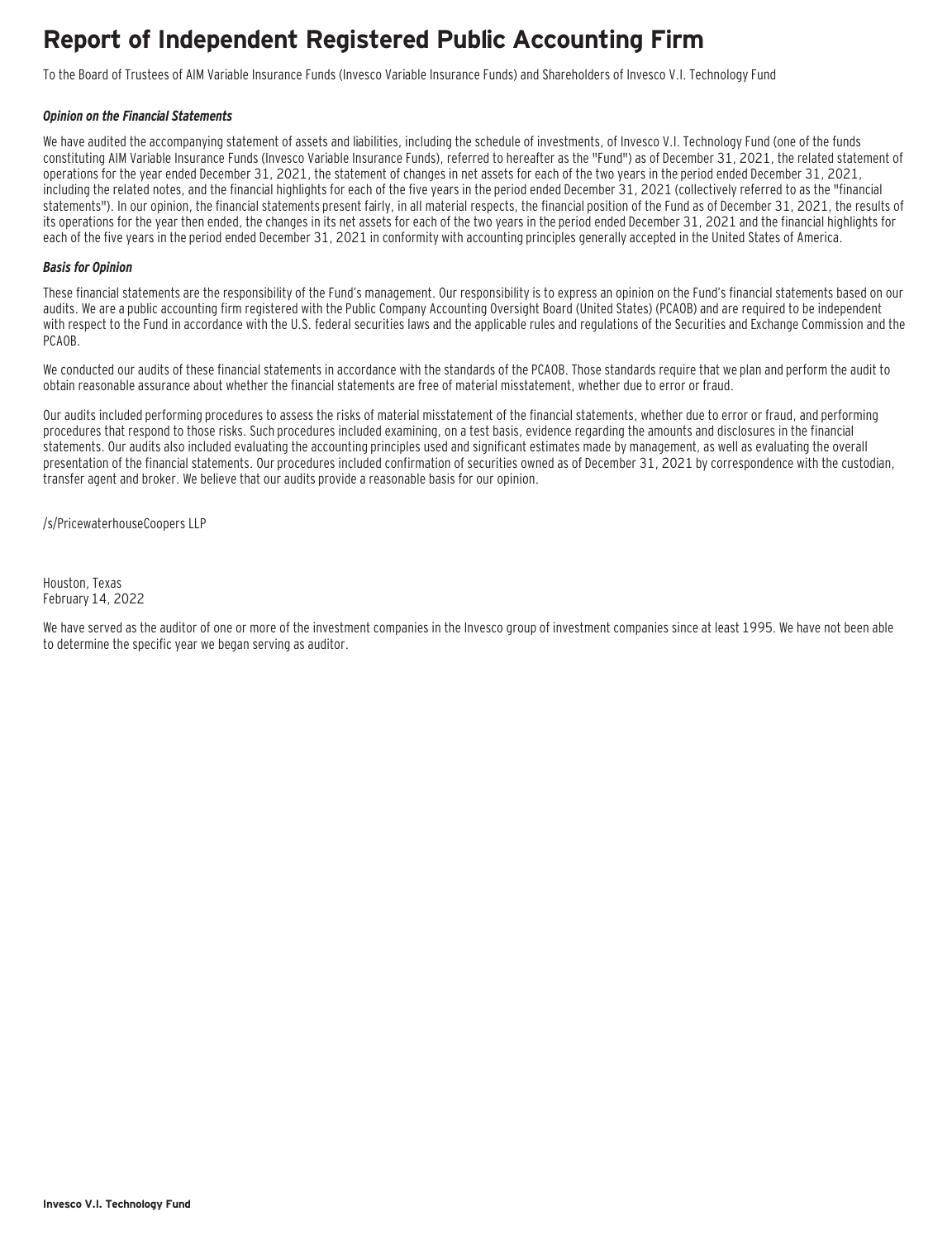# **Calculating your ongoing Fund expenses**

### **Example**

As a shareholder of the Fund, you incur ongoing costs, including management fees; distribution and/or service fees (12b-1); and other Fund expenses. This example is intended to help you understand your ongoing costs (in dollars) of investing in the Fund and to compare these costs with ongoing costs of investing in other mutual funds. The example is based on an investment of \$1,000 invested at the beginning of the period and held for the entire period July 1, 2021 through December 31, 2021.

The actual and hypothetical expenses in the examples below do not represent the effect of any fees or other expenses assessed in connection with a variable product; if they did, the expenses shown would be higher while the ending account values shown would be lower.

#### **Actual expenses**

The table below provides information about actual account values and actual expenses. You may use the information in this table, together with the amount you invested, to estimate the expenses that you paid over the period. Simply divide your account value by \$1,000 (for example, an \$8,600 account value divided by \$1,000 = 8.6), then multiply the result by the number in the table under the heading entitled "Actual Expenses Paid During Period" to estimate the expenses you paid on your account during this period.

#### **Hypothetical example for comparison purposes**

The table below also provides information about hypothetical account values and hypothetical expenses based on the Fund's actual expense ratio and an assumed rate of return of 5% per year before expenses, which is not the Fund's actual return.

The hypothetical account values and expenses may not be used to estimate the actual ending account balance or expenses you paid for the period. You may use this information to compare the ongoing costs of investing in the Fund and other funds. To do so, compare this 5% hypothetical example with the 5% hypothetical examples that appear in the shareholder reports of the other funds.

Please note that the expenses shown in the table are meant to highlight your ongoing costs. Therefore, the hypothetical information is useful in comparing ongoing costs, and will not help you determine the relative total costs of owning different funds.

|           |                                                        |                                                         | <b>ACTUAL</b>                                                | <b>HYPOTHETICAL</b><br>(5% annual return before<br>expenses) |                                                              |                                              |
|-----------|--------------------------------------------------------|---------------------------------------------------------|--------------------------------------------------------------|--------------------------------------------------------------|--------------------------------------------------------------|----------------------------------------------|
|           | <b>Beginning</b><br><b>Account Value</b><br>(07/01/21) | <b>Ending</b><br><b>Account Value</b><br>$(12/31/21)^1$ | <b>Expenses</b><br><b>Paid During</b><br>Period <sup>2</sup> | <b>Ending</b><br><b>Account Value</b><br>(12/31/21)          | <b>Expenses</b><br><b>Paid During</b><br>Period <sup>2</sup> | <b>Annualized</b><br><b>Expense</b><br>Ratio |
| Series I  | \$1,000.00                                             | \$1,026.40                                              | \$4.90                                                       | \$1,020.37                                                   | \$4.89                                                       | 0.96%                                        |
| Series II | 1,000.00                                               | 1.024.90                                                | 6.18                                                         | L.019.11                                                     | 6.16                                                         | 1.21                                         |

<sup>1</sup> The actual ending account value is based on the actual total return of the Fund for the period July 1, 2021 through December 31, 2021, after actual expenses and will differ from the hupothetical ending account value w

Expenses are equal to the Fund's annualized expense ratio as indicated above multiplied by the average account value over the period, multiplied by 184/365 to reflect the most recent fiscal half year.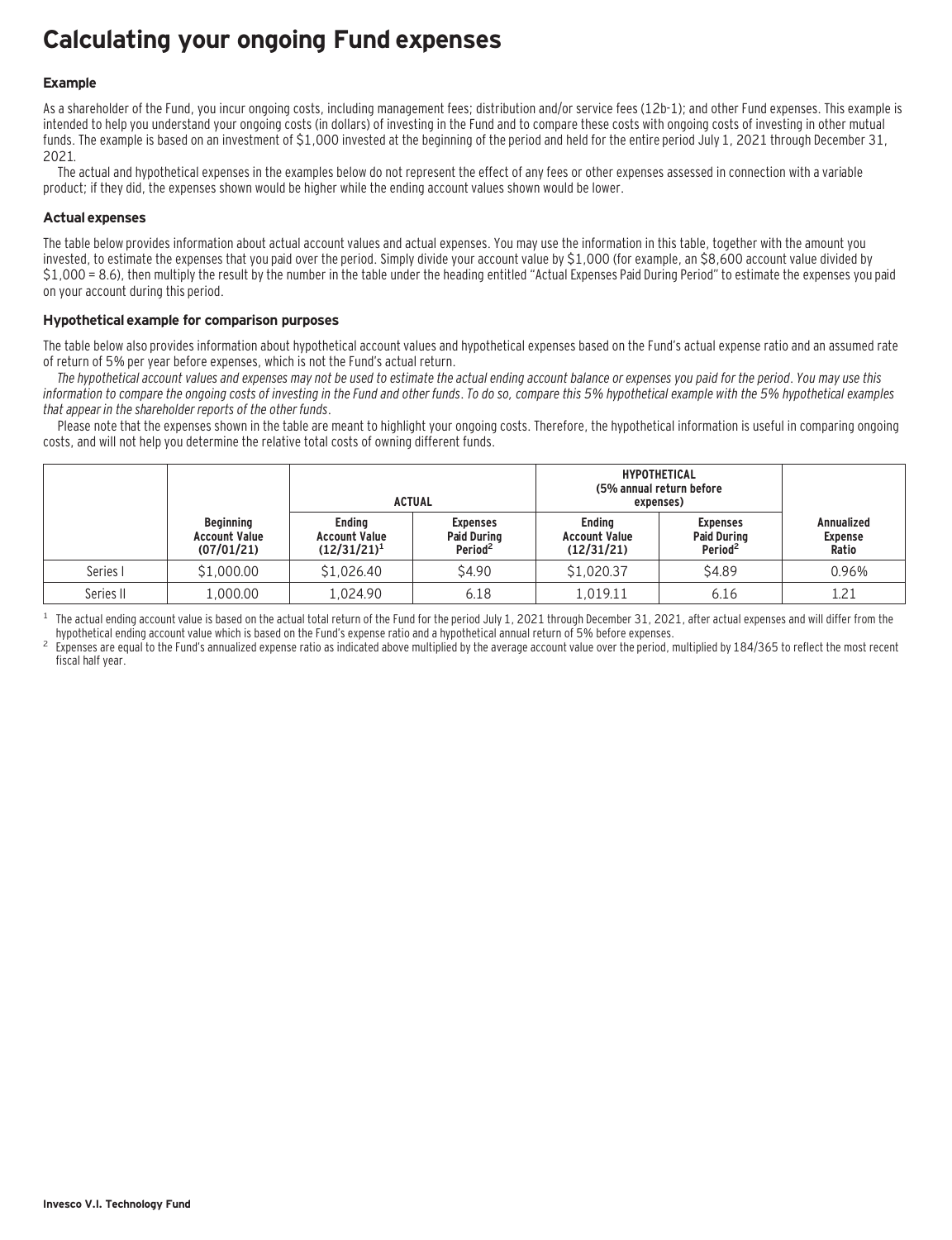# **Tax Information**

Form 1099-DIV, Form 1042-S and other year-end tax information provide shareholders with actual calendar year amounts that should be included in their tax returns. Shareholders should consult their tax advisers.

The following distribution information is being provided as required by the Internal Revenue Code or to meet a specific state's requirement.

The Fund designates the following amounts or, if subsequently determined to be different, the maximum amount allowable for their fiscal year ended December 31,

2021:

### **Federal and State Income Tax**

| Long-Term Capital Gain Distributions    | \$16,550,925 |
|-----------------------------------------|--------------|
| Oualified Dividend Income*              | 0.00%        |
| Corporate Dividends Received Deduction* | 28.13%       |
| U.S. Treasury Obligations*              | 0.00%        |
| Oualified Business Income*              | 0.00%        |
| Business Interest Income*_              | 0.00%        |
|                                         |              |

\* The above percentages are based on ordinary income dividends paid to shareholders during the Fund's fiscal year.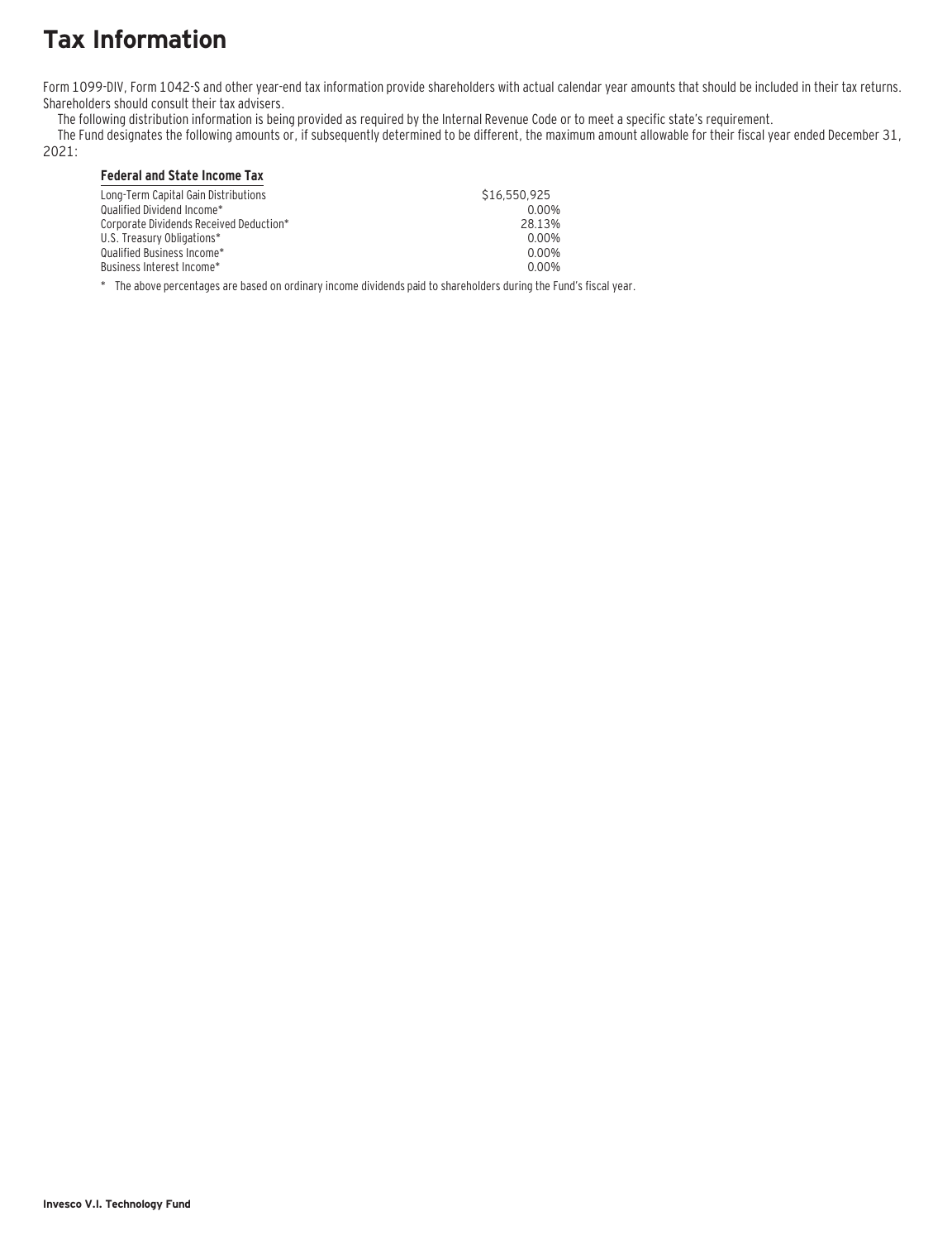# **Trustees and Officers**

The address of each trustee and officer is AIM Variable Insurance Funds (Invesco Variable Insurance Funds) (the "Trust"), 11 Greenway Plaza, Suite 1000, Houston, Texas 77046-1173. The trustees serve for the life of the Trust, subject to their earlier death, incapacitation, resignation, retirement or removal as more specifically provided in the Trust's organizational documents. Each officer serves for a one year term or until their successors are elected and qualified. Column two below includes length of time served with predecessor entities, if any.

| Name, Year of Birth and<br>Position(s)<br><b>Held with the Trust</b> | Trustee<br>and/or<br><b>Officer</b><br>Since | <b>Principal Occupation(s)</b><br><b>During Past 5 Years</b>                                                                                                                                                                                                                                                                                                                                                                                                                                                                                                                                                                                                                                                                                                                                                                                                                                                                                                                                                                                                                                                                                                                                             | Number of<br><b>Funds in</b><br><b>Fund Complex</b><br>Overseen by<br>Trustee | Other<br>Directorship(s)<br><b>Held by Trustee</b><br><b>During Past 5</b><br>Years |
|----------------------------------------------------------------------|----------------------------------------------|----------------------------------------------------------------------------------------------------------------------------------------------------------------------------------------------------------------------------------------------------------------------------------------------------------------------------------------------------------------------------------------------------------------------------------------------------------------------------------------------------------------------------------------------------------------------------------------------------------------------------------------------------------------------------------------------------------------------------------------------------------------------------------------------------------------------------------------------------------------------------------------------------------------------------------------------------------------------------------------------------------------------------------------------------------------------------------------------------------------------------------------------------------------------------------------------------------|-------------------------------------------------------------------------------|-------------------------------------------------------------------------------------|
| <b>Interested Trustee</b>                                            |                                              |                                                                                                                                                                                                                                                                                                                                                                                                                                                                                                                                                                                                                                                                                                                                                                                                                                                                                                                                                                                                                                                                                                                                                                                                          |                                                                               |                                                                                     |
| Martin L. Flanagan $1$ – 1960<br>Trustee and Vice Chair              | 2007                                         | Executive Director, Chief Executive Officer and President, Invesco Ltd.<br>(ultimate parent of Invesco and a global investment management firm);<br>Trustee and Vice Chair, The Invesco Funds; Vice Chair, Investment Company<br>Institute; and Member of Executive Board, SMU Cox School of Business<br>Formerly: Advisor to the Board, Invesco Advisers, Inc. (formerly known as<br>Invesco Institutional (N.A.), Inc.): Chairman and Chief Executive Officer.<br>Invesco Advisers, Inc. (registered investment adviser); Director, Chairman,<br>Chief Executive Officer and President, Invesco Holding Company (US), Inc.<br>(formerly IVZ Inc.) (holding company), Invesco Group Services, Inc. (service<br>provider) and Invesco North American Holdings, Inc. (holding company);<br>Director, Chief Executive Officer and President, Invesco Holding Company<br>Limited (parent of Invesco and a global investment management firm);<br>Director, Invesco Ltd.; Chairman, Investment Company Institute and President,<br>Co-Chief Executive Officer, Co-President, Chief Operating Officer and Chief<br>Financial Officer, Franklin Resources, Inc. (global investment management<br>organization) | 186                                                                           | None                                                                                |

 $1$  Mr. Flanagan is considered an interested person (within the meaning of Section 2(a)(19) of the 1940 Act) of the Trust because he is an officer of the Adviser to the Trust, and an officer and a director of Invesco Ltd., ultimate parent of the Adviser.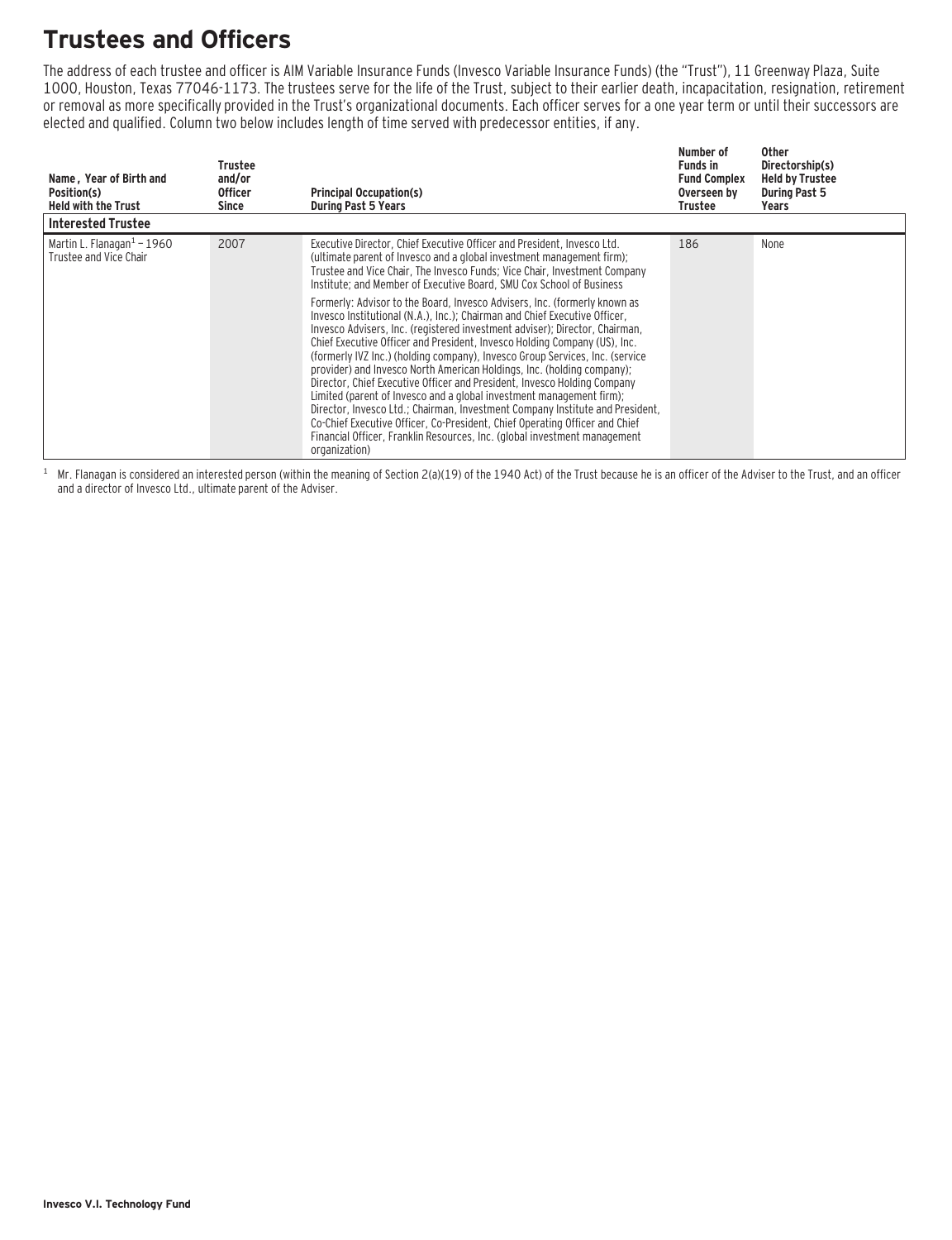| Name, Year of Birth and<br>Position(s)<br><b>Held with the Trust</b><br><b>Independent Trustees</b> | <b>Trustee</b><br>and/or<br><b>Officer</b><br><b>Since</b> | <b>Principal Occupation(s)</b><br><b>During Past 5 Years</b>                                                                                                                                                                                                                                                                                                                                                                                                                                                                                                                                                                                                                                                                                                                        | Number of<br><b>Funds</b><br>in<br><b>Fund Complex</b><br>Overseen by<br><b>Trustee</b> | <b>Other</b><br>Directorship(s)<br><b>Held by Trustee</b><br><b>During Past 5</b><br>Years                                                                                                                                                                                                                                                                                                                   |
|-----------------------------------------------------------------------------------------------------|------------------------------------------------------------|-------------------------------------------------------------------------------------------------------------------------------------------------------------------------------------------------------------------------------------------------------------------------------------------------------------------------------------------------------------------------------------------------------------------------------------------------------------------------------------------------------------------------------------------------------------------------------------------------------------------------------------------------------------------------------------------------------------------------------------------------------------------------------------|-----------------------------------------------------------------------------------------|--------------------------------------------------------------------------------------------------------------------------------------------------------------------------------------------------------------------------------------------------------------------------------------------------------------------------------------------------------------------------------------------------------------|
| Christopher L. Wilson - 1957<br>Trustee and Chair                                                   | 2017                                                       | Retired<br>Formerly: Director, TD Asset Management USA Inc. (mutual fund complex) (22<br>portfolios); Managing Partner, CT2, LLC (investing and consulting firm);<br>President/Chief Executive Officer, Columbia Funds, Bank of America<br>Corporation; President/Chief Executive Officer, CDC IXIS Asset Management<br>Services, Inc.; Principal & Director of Operations, Scudder Funds, Scudder,<br>Stevens & Clark, Inc.; Assistant Vice President, Fidelity Investments                                                                                                                                                                                                                                                                                                        | 186                                                                                     | Director, ISO New England, Inc.<br>(non-profit organization<br>managing regional electricity<br>market)<br>Formerly: enaible, Inc.<br>(artificial intelligence<br>technology)                                                                                                                                                                                                                                |
| Beth Ann Brown - 1968<br>Trustee                                                                    | 2019                                                       | Independent Consultant<br>Formerly: Head of Intermediary Distribution, Managing Director, Strategic<br>Relations, Managing Director, Head of National Accounts, Senior Vice<br>President, National Account Manager and Senior Vice President, Key Account<br>Manager, Columbia Management Investment Advisers LLC; Vice President, Key<br>Account Manager, Liberty Funds Distributor, Inc.; and Trustee of certain<br>Oppenheimer Funds                                                                                                                                                                                                                                                                                                                                             | 186                                                                                     | Director, Board of Directors of<br>Caron Engineering Inc.;<br>Advisor, Board of Advisors of<br>Caron Engineering Inc.;<br>President and Director,<br>Acton Shapleigh Youth<br><b>Conservation Corps</b><br>(non-profit); and<br>President and Director of<br><b>Grahamtastic Connection</b><br>(non-profit)                                                                                                  |
| Cynthia Hostetler-1962<br>Trustee                                                                   | 2017                                                       | Non-Executive Director and Trustee of a number of public and private business<br>corporations<br>Formerly: Director, Aberdeen Investment Funds (4 portfolios); Director, Artio<br>Global Investment LLC (mutual fund complex); Director, Edgen Group, Inc.<br>(specialized energy and infrastructure products distributor); Director, Genesee<br>& Wyoming, Inc. (railroads); Head of Investment Funds and Private Equity,<br>Overseas Private Investment Corporation; President, First Manhattan<br>Bancorporation, Inc.; Attorney, Simpson Thacher & Bartlett LLP                                                                                                                                                                                                                 | 186                                                                                     | Resideo Technologies, Inc.<br>(smart home technology);<br>Vulcan Materials Company<br>(construction materials)<br>company); Trilinc Global<br>Impact Fund; Textainer Group<br>Holdings, (shipping container<br>leasing company); Investment<br>Company Institute<br>(professional<br>organization); Independent<br>Directors Council<br>(professional organization)<br>Eisenhower Foundation<br>(non-profit) |
| Eli Jones - 1961<br>Trustee                                                                         | 2016                                                       | Professor and Dean Emeritus, Mays Business School - Texas A&M University<br>Formerly: Dean of Mays Business School-Texas A&M University; Professor and<br>Dean, Walton College of Business, University of Arkansas and E.J. Ourso<br>College of Business, Louisiana State University; Director, Arvest Bank                                                                                                                                                                                                                                                                                                                                                                                                                                                                         | 186                                                                                     | Insperity, Inc.<br>(formerly known)<br>as Administaff)<br>(human resources<br>provider): First Financial<br>Bancorp (regional bank)                                                                                                                                                                                                                                                                          |
| Elizabeth Krentzman - 1959<br>Trustee                                                               | 2019                                                       | Formerly: Principal and Chief Regulatory Advisor for Asset Management<br>Services and U.S. Mutual Fund Leader of Deloitte & Touche LLP: General<br>Counsel of the Investment Company Institute (trade association); National<br>Director of the Investment Management Regulatory Consulting Practice,<br>Principal, Director and Senior Manager of Deloitte & Touche LLP; Assistant<br>Director of the Division of Investment Management - Office of Disclosure and<br>Investment Adviser Regulation of the U.S. Securities and Exchange<br>Commission and various positions with the Division of Investment Management<br>- Office of Regulatory Policy of the U.S. Securities and Exchange Commission;<br>Associate at Ropes & Gray LLP; and Trustee of certain Oppenheimer Funds | 186                                                                                     | Trustee of the<br>University of<br><b>Florida National</b><br>Board Foundation;<br>Member of the Cartica<br>Funds Board of<br>Directors (private<br>investment funds)<br>Formerly: Member<br>of the University<br>of Florida Law Center<br>Association, Inc.<br>Board of Trustees,<br>Audit Committee and<br>Membership Committee                                                                            |
| Anthony J. LaCava, Jr. - 1956<br>Trustee                                                            | 2019                                                       | Formerly: Director and Member of the Audit Committee, Blue Hills Bank<br>(publicly traded financial institution) and Managing Partner, KPMG LLP                                                                                                                                                                                                                                                                                                                                                                                                                                                                                                                                                                                                                                     | 186                                                                                     | Blue Hills Bank; Chairman,<br>Bentley University;<br>Member, Business School<br><b>Advisory Council;</b><br>and Nominating<br>Committee, KPMG LLP                                                                                                                                                                                                                                                            |
| Prema Mathai-Davis - 1950<br>Trustee                                                                | 1998                                                       | Retired<br>Formerly: Co-Founder & Partner of Quantalytics Research, LLC, (a FinTech<br>Investment Research Platform for the Self-Directed Investor); Trustee of YWCA<br>Retirement Fund; CEO of YWCA of the USA; Board member of the NY<br>Metropolitan Transportation Authority; Commissioner of the NYC Department<br>of Aging; Board member of Johns Hopkins Bioethics Institute                                                                                                                                                                                                                                                                                                                                                                                                 | 186                                                                                     | None                                                                                                                                                                                                                                                                                                                                                                                                         |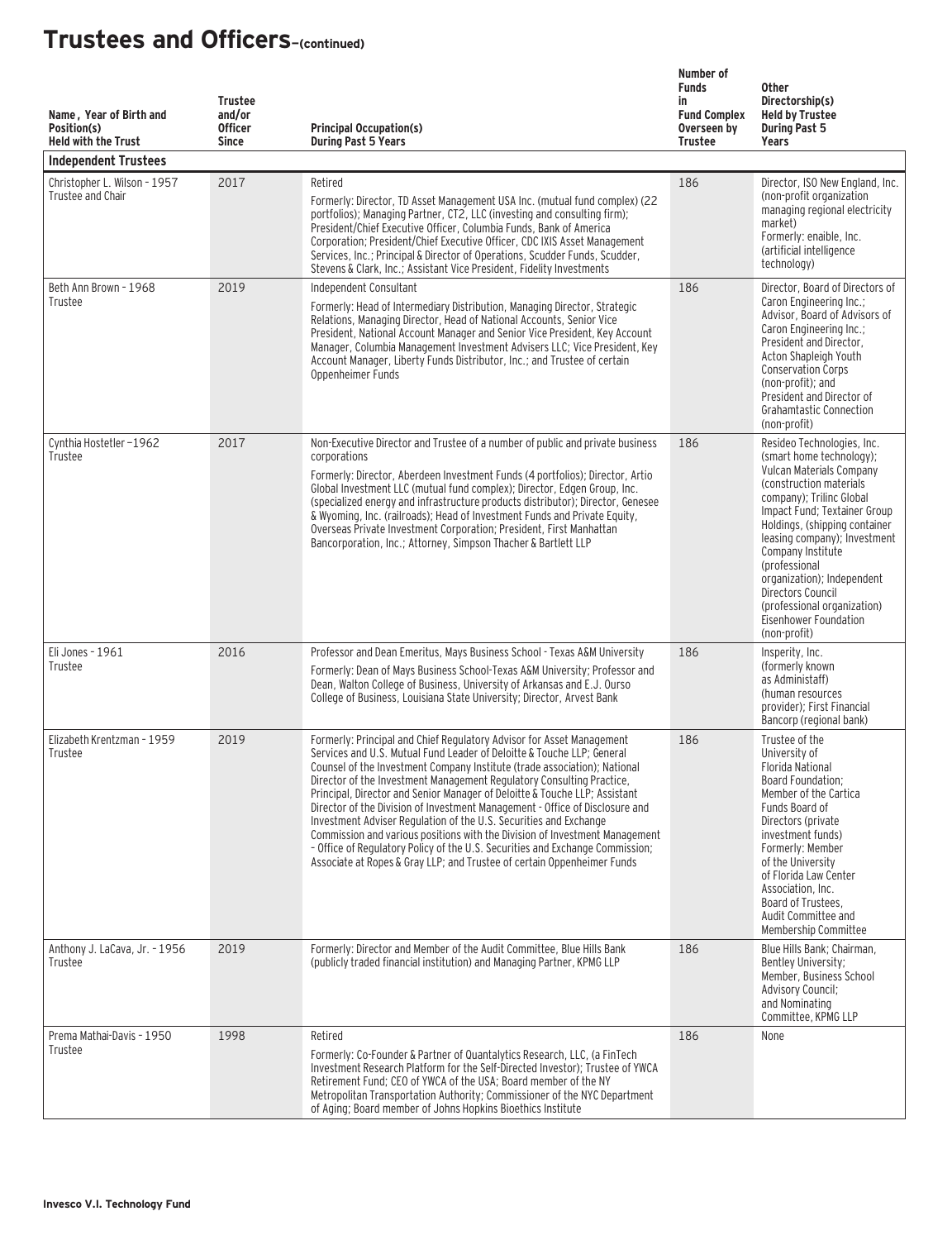| Name, Year of Birth and<br>Position(s)<br><b>Held with the Trust</b> | <b>Trustee</b><br>and/or<br><b>Officer</b><br><b>Since</b> | <b>Principal Occupation(s)</b><br><b>During Past 5 Years</b>                                                                                                                                                                                                                                                                                                                                                                                                                                                                                                                                                                                                                                                                                                                                                                    | Number of<br><b>Funds</b><br>in<br><b>Fund Complex</b><br>Overseen by<br><b>Trustee</b> | <b>Other</b><br>Directorship(s)<br><b>Held by Trustee</b><br><b>During Past 5</b><br>Years                                                                                                                                                                                                                                                                                                                                                                         |
|----------------------------------------------------------------------|------------------------------------------------------------|---------------------------------------------------------------------------------------------------------------------------------------------------------------------------------------------------------------------------------------------------------------------------------------------------------------------------------------------------------------------------------------------------------------------------------------------------------------------------------------------------------------------------------------------------------------------------------------------------------------------------------------------------------------------------------------------------------------------------------------------------------------------------------------------------------------------------------|-----------------------------------------------------------------------------------------|--------------------------------------------------------------------------------------------------------------------------------------------------------------------------------------------------------------------------------------------------------------------------------------------------------------------------------------------------------------------------------------------------------------------------------------------------------------------|
| Independent Trustees-(continued)                                     |                                                            |                                                                                                                                                                                                                                                                                                                                                                                                                                                                                                                                                                                                                                                                                                                                                                                                                                 |                                                                                         |                                                                                                                                                                                                                                                                                                                                                                                                                                                                    |
| Joel W. Motley - 1952<br>Trustee                                     | 2019                                                       | Director of Office of Finance, Federal Home Loan Bank System; Managing<br>Director of Carmona Motley Inc. (privately held financial advisor); Member of<br>the Council on Foreign Relations and its Finance and Budget Committee:<br>Chairman Emeritus of Board of Human Rights Watch and Member of its<br>Investment Committee: and Member of Investment Committee and Board of<br>Historic Hudson Valley (non-profit cultural organization)<br>Formerly: Managing Director of Public Capital Advisors, LLC (privately held<br>financial advisor); Managing Director of Carmona Motley Hoffman, Inc.<br>(privately held financial advisor); Trustee of certain Oppenheimer Funds;<br>Director of Columbia Equity Financial Corp. (privately held financial advisor);<br>and Member of the Vestry of Trinity Church Wall Street | 186                                                                                     | Member of Board of Trust<br>for Mutual Understanding<br>(non-profit promoting<br>the arts and environment):<br>Member of Board of Greenwall<br>Foundation (bioethics research<br>foundation) and its Investment<br>Committee: Member of Board<br>of Friends of the LRC<br>(non-profit legal advocacy);<br>Board Member and Investment<br>Committee Member of<br>Pulitzer Center for<br>Crisis Reporting<br>(non-profit journalism)                                 |
| Teresa M. Ressel - 1962<br>Trustee                                   | 2017                                                       | Non-executive director and trustee of a number of public and private business<br>corporations<br>Formerly: Chief Executive Officer, UBS Securities LLC (investment banking);<br>Chief Operating Officer, UBS AG Americas (investment banking): Sr.<br>Management Team Olayan America, The Olayan Group (international<br>investor/commercial/industrial); Assistant Secretary for Management & Budget<br>and Designated Chief Financial Officer, U.S. Department of Treasury: Director,<br>Atlantic Power Corporation (power generation company) and ON<br>Semiconductor Corporation (semiconductor manufacturing)                                                                                                                                                                                                              | 186                                                                                     | Formerly: Elucida Oncology<br>(nanotechnology &<br>medical particles company)                                                                                                                                                                                                                                                                                                                                                                                      |
| Ann Barnett Stern - 1957<br>Trustee                                  | 2017                                                       | President, Chief Executive Officer and Board Member, Houston Endowment,<br>Inc. a private philanthropic institution<br>Formerly: Executive Vice President, Texas Children's Hospital; Vice President,<br>General Counsel and Corporate Compliance Officer, Texas Children's Hospital;<br>Attorney at Beck, Redden and Secrest, LLP and Andrews and Kurth LLP                                                                                                                                                                                                                                                                                                                                                                                                                                                                    | 186                                                                                     | Director and Audit Committee<br>member of Federal Reserve<br>Bank of Dallas; Trustee and<br>Board Chair of Good Reason<br>Houston (nonprofit); Trustee,<br>Vice Chair, Chair of<br>Nomination/Governance<br>Committee, Chair of<br>Personnel Committee of<br>Holdsworth Center (nonprofit);<br>Trustee and Investment<br>Committee member of<br>University of Texas Law<br>School Foundation (nonprofit);<br>Board Member of Greater<br><b>Houston Partnership</b> |
| Robert C. Troccoli - 1949<br>Trustee                                 | 2016                                                       | Retired<br>Formerly: Adjunct Professor, University of Denver - Daniels College of<br>Business; and Managing Partner, KPMG LLP                                                                                                                                                                                                                                                                                                                                                                                                                                                                                                                                                                                                                                                                                                   | 186                                                                                     | None                                                                                                                                                                                                                                                                                                                                                                                                                                                               |
| Daniel S. Vandivort -1954<br>Trustee                                 | 2019                                                       | President, Flyway Advisory Services LLC (consulting and property<br>management)                                                                                                                                                                                                                                                                                                                                                                                                                                                                                                                                                                                                                                                                                                                                                 | 186                                                                                     | Formerly: Trustee, Board of<br>Trustees. Treasurer and<br>Chairman of the Audit and<br>Finance Committee,<br>Huntington Disease Foundation<br>of America; Trustee and<br>Governance Chair,<br>of certain Oppenheimer Funds                                                                                                                                                                                                                                         |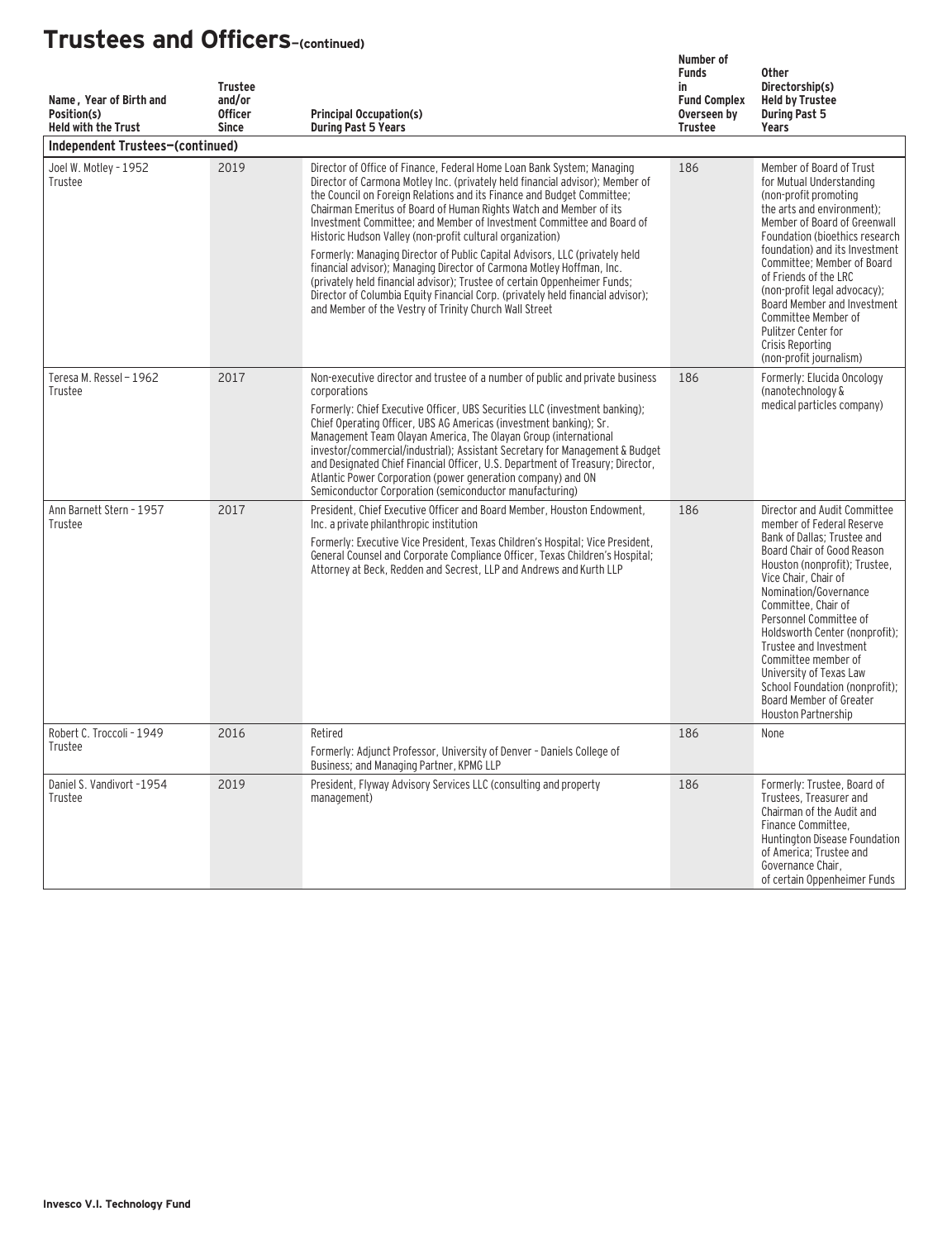| Name, Year of Birth and<br>Position(s)<br><b>Held with the Trust</b><br><b>Officers</b> | <b>Trustee</b><br>and/or<br><b>Officer</b><br><b>Since</b> | <b>Principal Occupation(s)</b><br><b>During Past 5 Years</b>                                                                                                                                                                                                                                                                                                                                                                                                                                                                                                                                                                                                                                                                                                                                                                                                                                                                                                                                                                                                                                                                                                                                                                                                                                                                                                                                                                                                                                                                                                                                                                 | Number of<br><b>Funds in</b><br><b>Fund Complex</b><br>Overseen by<br>Trustee | Other<br>Directorship(s)<br><b>Held by Trustee</b><br><b>During Past 5</b><br>Years |
|-----------------------------------------------------------------------------------------|------------------------------------------------------------|------------------------------------------------------------------------------------------------------------------------------------------------------------------------------------------------------------------------------------------------------------------------------------------------------------------------------------------------------------------------------------------------------------------------------------------------------------------------------------------------------------------------------------------------------------------------------------------------------------------------------------------------------------------------------------------------------------------------------------------------------------------------------------------------------------------------------------------------------------------------------------------------------------------------------------------------------------------------------------------------------------------------------------------------------------------------------------------------------------------------------------------------------------------------------------------------------------------------------------------------------------------------------------------------------------------------------------------------------------------------------------------------------------------------------------------------------------------------------------------------------------------------------------------------------------------------------------------------------------------------------|-------------------------------------------------------------------------------|-------------------------------------------------------------------------------------|
| Sheri Morris - 1964<br>President and Principal Executive<br><b>Officer</b>              | 1999                                                       | Head of Global Fund Services, Invesco Ltd.; President and Principal Executive<br>Officer, The Invesco Funds; Vice President, Invesco Exchange-Traded Fund<br>Trust, Invesco Exchange-Traded Fund Trust II, Invesco India Exchange-Traded<br>Fund Trust, Invesco Actively Managed Exchange-Traded Fund Trust, Invesco<br>Actively Managed Exchange-Traded Commodity Fund Trust and Invesco<br>Exchange-Traded Self-Indexed Fund Trust: and Vice President.<br>OppenheimerFunds, Inc.<br>Formerly: Vice President, Treasurer and Principal Financial Officer, The Invesco<br>Funds; Vice President, Invesco AIM Advisers, Inc., Invesco AIM Capital<br>Management, Inc. and Invesco AIM Private Asset Management, Inc.; Assistant<br>Vice President and Assistant Treasurer, The Invesco Funds; Vice President and<br>Assistant Vice President, Invesco Advisers, Inc.; Assistant Vice President,<br>Invesco AIM Capital Management, Inc. and Invesco AIM Private Asset<br>Management, Inc.; Treasurer, Invesco Exchange-Traded Fund Trust, Invesco<br>Exchange-Traded Fund Trust II, Invesco India Exchange-Traded Fund Trust and<br>Invesco Actively Managed Exchange-Traded Fund Trust and Senior Vice<br>President, Invesco Advisers, Inc. (formerly known as Invesco Institutional<br>(N.A.), Inc.) (registered investment adviser)                                                                                                                                                                                                                                                                                       | N/A                                                                           | N/A                                                                                 |
| Jeffrey H. Kupor - 1968<br>Senior Vice President, Chief Legal<br>Officer and Secretary  | 2018                                                       | Head of Legal of the Americas, Invesco Ltd.; Senior Vice President and<br>Secretary, Invesco Advisers, Inc. (formerly known as Invesco Institutional<br>(N.A.), Inc.) (registered investment adviser); Senior Vice President and<br>Secretary, Invesco Distributors, Inc. (formerly known as Invesco AIM<br>Distributors, Inc.); Vice President and Secretary, Invesco Investment Services,<br>Inc. (formerly known as Invesco AIM Investment Services, Inc.) Senior Vice<br>President, Chief Legal Officer and Secretary, The Invesco Funds; Secretary and<br>General Counsel, Invesco Investment Advisers LLC (formerly known as Van<br>Kampen Asset Management); Secretary and General Counsel, Invesco Capital<br>Markets, Inc. (formerly known as Van Kampen Funds Inc.) and Chief Legal<br>Officer, Invesco Exchange-Traded Fund Trust, Invesco Exchange-Traded Fund<br>Trust II, Invesco India Exchange-Traded Fund Trust, Invesco Actively Managed<br>Exchange-Traded Fund Trust, Invesco Actively Managed Exchange-Traded<br>Commodity Fund Trust and Invesco Exchange-Traded Self-Indexed Fund Trust;;<br>Secretary and Vice President, Harbourview Asset Management Corporation;<br>Secretary and Vice President, OppenheimerFunds, Inc. and Invesco Managed<br>Accounts, LLC; Secretary and Senior Vice President, OFI Global Institutional,<br>Inc.; Secretary and Vice President, OFI SteelPath, Inc.; Secretary and Vice<br>President, Oppenheimer Acquisition Corp.; Secretary and Vice President,<br>Shareholder Services, Inc.; Secretary and Vice President, Trinity Investment<br>Management Corporation | N/A                                                                           | N/A                                                                                 |
|                                                                                         |                                                            | Formerly: Secretary and Vice President, Jemstep, Inc.; Head of Legal,<br>Worldwide Institutional, Invesco Ltd.; Secretary and General Counsel, INVESCO<br>Private Capital Investments, Inc.; Senior Vice President, Secretary and General<br>Counsel, Invesco Management Group, Inc. (formerly known as Invesco AIM<br>Management Group, Inc.); Assistant Secretary, INVESCO Asset Management<br>(Bermuda) Ltd.; Secretary and General Counsel, Invesco Private Capital, Inc.;<br>Assistant Secretary and General Counsel, INVESCO Realty, Inc.; Secretary and<br>General Counsel, Invesco Senior Secured Management, Inc.; Secretary,<br>Sovereign G./P. Holdings Inc.; and Secretary, Invesco Indexing LLC; Secretary,<br>W.L. Ross & Co., LLC                                                                                                                                                                                                                                                                                                                                                                                                                                                                                                                                                                                                                                                                                                                                                                                                                                                                             |                                                                               |                                                                                     |
| Andrew R. Schlossberg - 1974<br>Senior Vice President                                   | 2019                                                       | Head of the Americas and Senior Managing Director, Invesco Ltd.; Director and<br>Senior Vice President, Invesco Advisers, Inc. (formerly known as Invesco<br>Institutional (N.A.), Inc.) (registered investment adviser); Director and<br>Chairman, Invesco Investment Services, Inc. (formerly known as Invesco AIM<br>Investment Services, Inc.) (registered transfer agent); Senior Vice President,<br>The Invesco Funds: Director, Invesco Investment Advisers LLC (formerly known<br>as Van Kampen Asset Management)<br>Formerly: Director, President and Chairman, Invesco Insurance Agency, Inc.:<br>Director, Invesco UK Limited; Director and Chief Executive, Invesco Asset<br>Management Limited and Invesco Fund Managers Limited; Assistant Vice<br>President, The Invesco Funds; Senior Vice President, Invesco Advisers, Inc.<br>(formerly known as Invesco Institutional (N.A.), Inc.) (registered investment<br>adviser); Director and Chief Executive, Invesco Administration Services Limited<br>and Invesco Global Investment Funds Limited; Director, Invesco Distributors,<br>Inc.; Head of EMEA, Invesco Ltd.; President, Invesco Actively Managed<br>Exchange-Traded Commodity Fund Trust, Invesco Actively Managed<br>Exchange-Traded Fund Trust, Invesco Exchange-Traded Fund Trust, Invesco<br>Exchange-Traded Fund Trust II and Invesco India Exchange-Traded Fund Trust;<br>Managing Director and Principal Executive Officer, Invesco Capital                                                                                                                                                  | N/A                                                                           | N/A                                                                                 |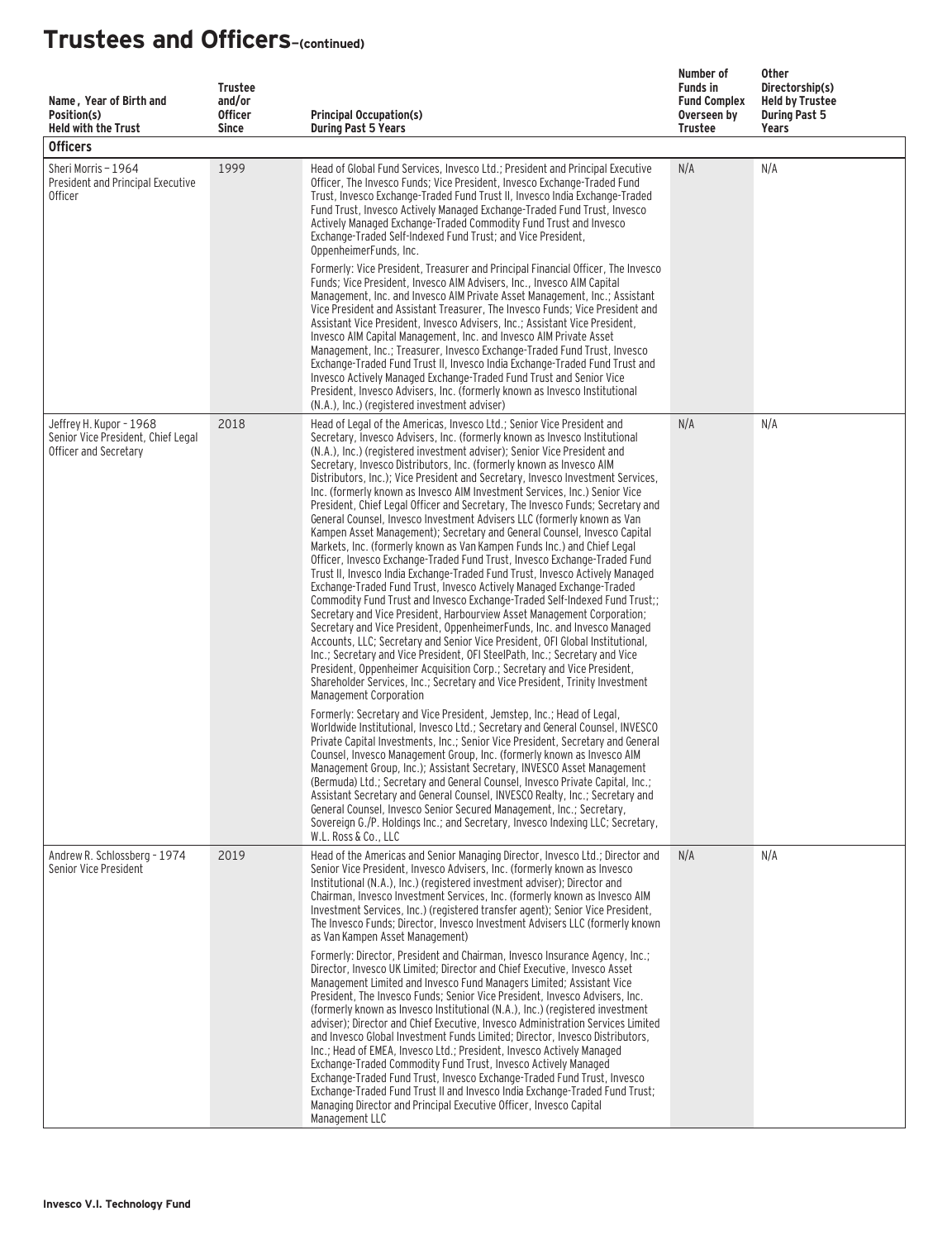| Name, Year of Birth and<br>Position(s)<br><b>Held with the Trust</b>                         | <b>Trustee</b><br>and/or<br><b>Officer</b><br><b>Since</b> | <b>Principal Occupation(s)</b><br><b>During Past 5 Years</b>                                                                                                                                                                                                                                                                                                                                                                                                                                                                                                                                                                                                                                                                                                                                                                                                                                                                                                                                                                                                                                                                                                                                                                                                                                                                                                                                                                                                                                                                                                                                                                                                                                                                                                                                                                                                                                                                                                                                                                                                                                          | Number of<br><b>Funds in</b><br><b>Fund Complex</b><br>Overseen by<br><b>Trustee</b> | <b>Other</b><br>Directorship(s)<br><b>Held by Trustee</b><br><b>During Past 5</b><br><b>Years</b> |
|----------------------------------------------------------------------------------------------|------------------------------------------------------------|-------------------------------------------------------------------------------------------------------------------------------------------------------------------------------------------------------------------------------------------------------------------------------------------------------------------------------------------------------------------------------------------------------------------------------------------------------------------------------------------------------------------------------------------------------------------------------------------------------------------------------------------------------------------------------------------------------------------------------------------------------------------------------------------------------------------------------------------------------------------------------------------------------------------------------------------------------------------------------------------------------------------------------------------------------------------------------------------------------------------------------------------------------------------------------------------------------------------------------------------------------------------------------------------------------------------------------------------------------------------------------------------------------------------------------------------------------------------------------------------------------------------------------------------------------------------------------------------------------------------------------------------------------------------------------------------------------------------------------------------------------------------------------------------------------------------------------------------------------------------------------------------------------------------------------------------------------------------------------------------------------------------------------------------------------------------------------------------------------|--------------------------------------------------------------------------------------|---------------------------------------------------------------------------------------------------|
| Officers-(continued)                                                                         |                                                            |                                                                                                                                                                                                                                                                                                                                                                                                                                                                                                                                                                                                                                                                                                                                                                                                                                                                                                                                                                                                                                                                                                                                                                                                                                                                                                                                                                                                                                                                                                                                                                                                                                                                                                                                                                                                                                                                                                                                                                                                                                                                                                       |                                                                                      |                                                                                                   |
| John M. Zerr - 1962<br>Senior Vice President                                                 | 2006                                                       | Chief Operating Officer of the Americas; Senior Vice President, Invesco<br>Advisers, Inc. (formerly known as Invesco Institutional (N.A.), Inc.) (registered<br>investment adviser); Senior Vice President, Invesco Distributors, Inc. (formerly<br>known as Invesco AIM Distributors, Inc.); Director and Vice President, Invesco<br>Investment Services, Inc. (formerly known as Invesco AIM Investment<br>Services, Inc.) Senior Vice President, The Invesco Funds; Managing Director,<br>Invesco Capital Management LLC; Director, Invesco Investment Advisers LLC<br>(formerly known as Van Kampen Asset Management); Senior Vice President,<br>Invesco Capital Markets, Inc. (formerly known as Van Kampen Funds Inc.);<br>Manager, Invesco Indexing LLC; Manager, Invesco Specialized Products, LLC;<br>Member, Invesco Canada Funds Advisory Board; Director, President and Chief<br>Executive Officer, Invesco Corporate Class Inc. (corporate mutual fund<br>company); and Director, Chairman, President and Chief Executive Officer,<br>Invesco Canada Ltd. (formerly known as Invesco Trimark Ltd./Invesco Trimark<br>Ltèe) (registered investment adviser and registered transfer agent); President,<br>Invesco, Inc.; President, Invesco Global Direct Real Estate Feeder GP Ltd.;<br>President, Invesco IP Holdings (Canada) Ltd: President, Invesco Global Direct<br>Real Estate GP Ltd.; President, Invesco Financial Services Ltd. / Services<br>Financiers Invesco Ltée: President, Trimark Investments Ltd./Placements<br>Trimark Ltée and Director and Chairman, Invesco Trust Company                                                                                                                                                                                                                                                                                                                                                                                                                                                                                           | N/A                                                                                  | N/A                                                                                               |
|                                                                                              |                                                            | Formerly: Director and Senior Vice President, Invesco Insurance Agency, Inc.;<br>Director and Senior Vice President, Invesco Management Group, Inc. (formerly<br>known as Invesco AIM Management Group, Inc.); Secretary and General<br>Counsel, Invesco Management Group, Inc. (formerly known as Invesco AIM<br>Management Group, Inc.); Secretary, Invesco Investment Services, Inc.<br>(formerly known as Invesco AIM Investment Services, Inc.); Chief Legal Officer<br>and Secretary, The Invesco Funds; Secretary and General Counsel, Invesco<br>Investment Advisers LLC (formerly known as Van Kampen Asset Management);<br>Secretary and General Counsel, Invesco Capital Markets, Inc. (formerly known<br>as Van Kampen Funds Inc.); Chief Legal Officer, Invesco Exchange-Traded Fund<br>Trust, Invesco Exchange-Traded Fund Trust II, Invesco India Exchange-Traded<br>Fund Trust, Invesco Actively Managed Exchange-Traded Fund Trust, Invesco<br>Actively Managed Exchange-Traded Commodity Fund Trust and Invesco<br>Exchange-Traded Self-Indexed Fund Trust; Secretary, Invesco Indexing LLC;<br>Director, Secretary, General Counsel and Senior Vice President, Van Kampen<br>Exchange Corp.; Director, Vice President and Secretary, IVZ Distributors, Inc.<br>(formerly known as INVESCO Distributors, Inc.); Director and Vice President,<br>INVESCO Funds Group, Inc.; Director and Vice President, Van Kampen<br>Advisors Inc.; Director, Vice President, Secretary and General Counsel, Van<br>Kampen Investor Services Inc.: Director and Secretary, Invesco Distributors.<br>Inc. (formerly known as Invesco AIM Distributors, Inc.); Director, Senior Vice<br>President, General Counsel and Secretary, Invesco AIM Advisers, Inc. and Van<br>Kampen Investments Inc.; Director, Vice President and Secretary, Fund<br>Management Company; Director, Senior Vice President, Secretary, General<br>Counsel and Vice President, Invesco AIM Capital Management, Inc.; Chief<br>Operating Officer and General Counsel, Liberty Ridge Capital, Inc. (an<br>investment adviser) |                                                                                      |                                                                                                   |
| Gregory G. McGreevey - 1962<br>Senior Vice President                                         | 2012                                                       | Senior Managing Director, Invesco Ltd.; Director, Chairman, President, and<br>Chief Executive Officer, Invesco Advisers, Inc. (formerly known as Invesco<br>Institutional (N.A.), Inc.) (registered investment adviser); Director, Invesco<br>Mortgage Capital, Inc. and Invesco Senior Secured Management, Inc.; Senior<br>Vice President. The Invesco Funds: President. SNW Asset Management<br>Corporation and Invesco Managed Accounts, LLC; Chairman and Director,<br>Invesco Private Capital, Inc.; Chairman and Director, INVESCO Private Capital<br>Investments, Inc.; Chairman and Director, INVESCO Realty, Inc.; and Senior<br>Vice President, Invesco Group Services, Inc.<br>Formerly: Senior Vice President, Invesco Management Group, Inc. and Invesco                                                                                                                                                                                                                                                                                                                                                                                                                                                                                                                                                                                                                                                                                                                                                                                                                                                                                                                                                                                                                                                                                                                                                                                                                                                                                                                                 | N/A                                                                                  | N/A                                                                                               |
| Adrien Deberghes-1967<br>Principal Financial Officer,<br><b>Treasurer and Vice President</b> | 2020                                                       | Advisers, Inc.; Assistant Vice President, The Invesco Funds<br>Head of the Fund Office of the CFO and Fund Administration; Vice President,<br>Invesco Advisers, Inc.; Principal Financial Officer, Treasurer and Vice<br>President, The Invesco Funds; Vice President, Invesco Exchange-Traded Fund<br>Trust, Invesco Exchange-Traded Fund Trust II, Invesco India Exchange-Traded<br>Fund Trust, Invesco Actively Managed Exchange-Traded Fund Trust, Invesco<br>Actively Managed Exchange-Traded Commodity Fund Trust and Invesco<br>Exchange-Traded Self-Indexed Fund Trust<br>Formerly: Senior Vice President and Treasurer, Fidelity Investments                                                                                                                                                                                                                                                                                                                                                                                                                                                                                                                                                                                                                                                                                                                                                                                                                                                                                                                                                                                                                                                                                                                                                                                                                                                                                                                                                                                                                                                 | N/A                                                                                  | N/A                                                                                               |
| Crissie M. Wisdom - 1969<br>Anti-Money Laundering<br>Compliance Officer                      | 2013                                                       | Anti-Money Laundering and OFAC Compliance Officer for Invesco U.S. entities<br>including: Invesco Advisers, Inc. and its affiliates, Invesco Capital Markets,<br>Inc., Invesco Distributors, Inc., Invesco Investment Services, Inc., The Invesco<br>Funds, Invesco Capital Management, LLC, Invesco Trust Company; and Fraud<br>Prevention Manager for Invesco Investment Services, Inc.                                                                                                                                                                                                                                                                                                                                                                                                                                                                                                                                                                                                                                                                                                                                                                                                                                                                                                                                                                                                                                                                                                                                                                                                                                                                                                                                                                                                                                                                                                                                                                                                                                                                                                             | N/A                                                                                  | N/A                                                                                               |